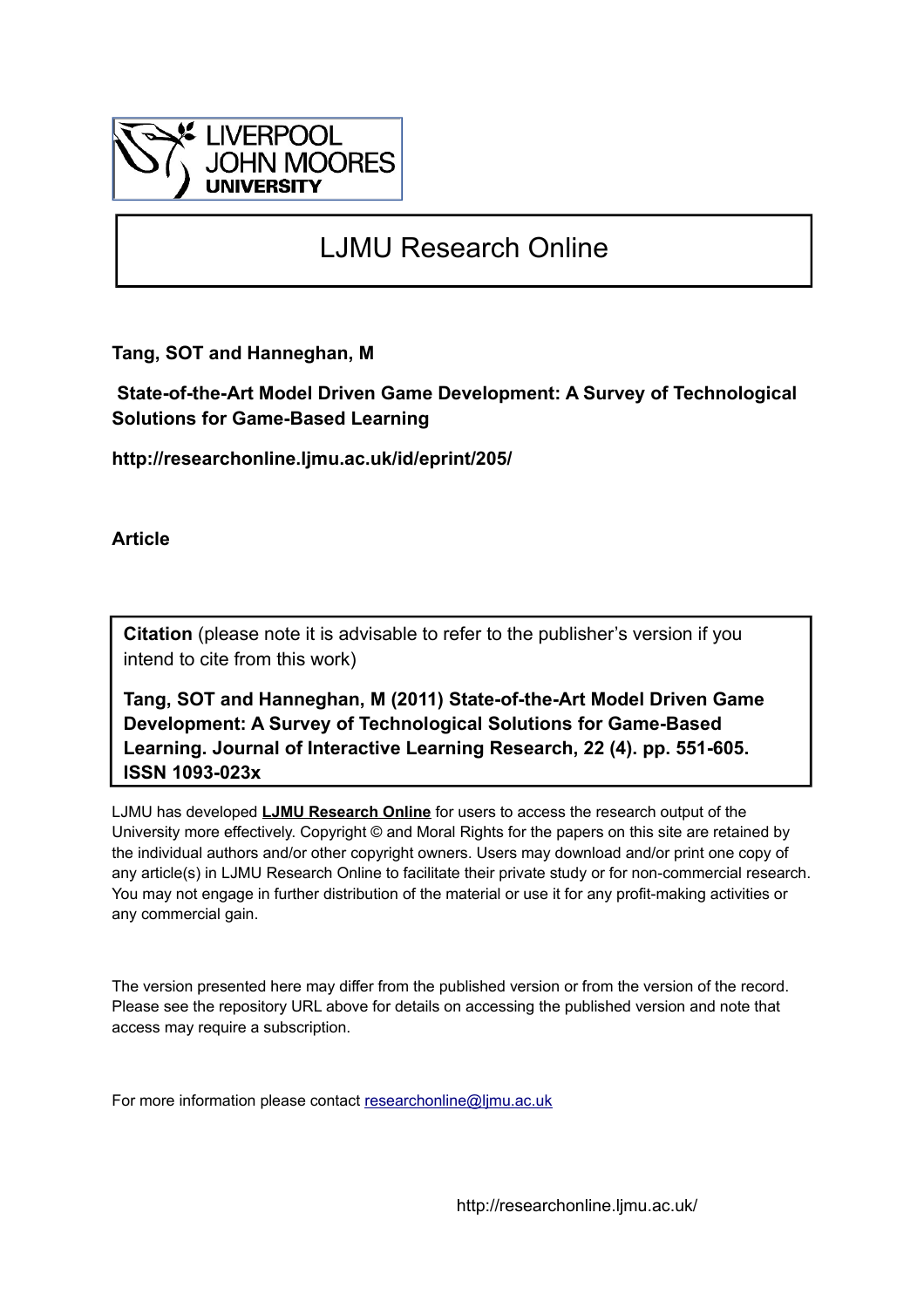# State of the Art Model Driven Game Development: A Survey of Technological Solutions for Game-Based Learning

# Stephen Tang\* and Martin Hanneghan

Liverpool John Moores University, James Parsons Building, Byrom Street, Liverpool, L3 3AF, United Kingdom

\* Corresponding author. Tel.: +44 151 231 2279 E-mail address: o.t.tang@ljmu.ac.uk (Stephen Tang).

# **Keywords**

Architectures for educational technology system Human-computer interface Simulation Interactive learning environments

# **Abstract**

Game-based learning harnesses the advantages of computer games technology to create a fun, motivating and interactive virtual learning environment that promotes problem-based experiential learning. Such an approach is advocated by many commentators to provide an enhanced learning experience than those based on traditional didactic methods. However, the adoption of such a seductive learning method engenders a range of technical, educational and pedagogical challenges, including: (i) how to enable domain experts - with little computer games development skills – to plan, develop and update their teaching material without going through endless and laborious iterative cycles of software and content development and/or adaptation; (ii) how to choose the right mix of entertainment and game playing to deliver the required educational and pedagogical lesson/teaching material; and (iii) how to reuse existing games software frameworks and associated editing environments for game-based learning. Much research is already underway at addressing the stated challenges; however, these approaches do not address the key challenge of facilitating the planning and development of teaching material with the right mix of pedagogical elements, educational components and fun. Thus, this study aims to investigate the use of model-driven software engineering approaches to facilitate non-technical domain experts (teachers) to plan, develop and maintain game-based learning resources regardless of the intricacies of the game engine/environment (platform) used. This article investigates the state-of-the-art in model-driven game development to provide a summary of developments in game design languages, game software modelling languages, game models, game software models, model-driven game frameworks, game software frameworks, model-driven engineering tools and assistive user interfaces. The findings from this survey will prove a useful guide for future development of high-level educational game creation tools for game-based learning.

# **1. Introduction**

Computer (video) games are interactive software applications created primarily for participatory entertainment purposes (Rollings & Adams, 2003). Today"s application of computer games extend beyond entertainment to include health, advertisement, training, education, science, research, production and work, in which games technologies are used specifically for improving accessibility of simulations, modelling environments, visualisation, user interfaces, communication, learning and training, and productive activities such as authoring, development or production (Sawyer & Smith, 2008). In the recent years, studies on incorporating computer games into existing e-learning environments for use in institutions of higher learning have began to attract researchers around the world. Findings from initial research studies show that computer games can be used to acquire certain cognitive abilities and improve learners" understanding (Aguilera & Mendiz, 2003; BECTa, 2006; Jenkins, Klopfer, Squire, & Tan, 2003). These preliminary results are convincing and have gained tremendous interest from different sectors including government, academia and industry to further explore the benefits of this opportunity (BECTa, 2006; FAS, 2006).

*Game-based learning* refers to the innovative learning approach derived from the use of computer games that possess educational value or other kinds of software application that use games for learning and education purposes such as learning support, teaching enhancement, assessment and evaluation of learners (Tang, Hanneghan, & El-Rhalibi, 2009). The intent of game-based learning is to bridge the gap between learning and digital culture in the 21<sup>st</sup> century, making learning more relevant and appealing via persuasive technology to motivate learners to acquire knowledge and skills via a digital medium which is then transferable into reality. Game-based learning does not replace traditional learning, but can be offered as an alternative medium such as *Electronic Learning*, *Multimedia Learning* and *Mobile Learning* to address the changes in learning patterns among the "PlayStation" generation of learners.

Positive findings from earlier game-based learning projects such as MIT"s Games-to-Teach Project (Jenkins, et al., 2003) and BECTa"s Computer Games in Education Project (BECTa, 2006) are paving the way for more domain experts to adopt this learning approach. However, there are great challenges ahead that require attention from stakeholders before learners can fully reap the benefits of game-based learning. One of the key challenges is the source of educational games to be used in a game-based learning setting. Sourcing educational games commercially is an attractive option but it is rather challenging to get the right content for use in an educational setting. Most commercial-off-the-shelf (COTS) games are designed specifically to entertain and a large number even elicit violence and sexual content, thus rendering them inappropriate (although this does not imply useless<sup>1</sup>) for use in an education context (Tang & Hanneghan, 2005). The other alternative then is to spearhead in-house development of game-based learning content using open source or royalty-free game engines and "modding" (modifying) COTS games by utilising a game editor application to create customised game objects and levels. Almost all other options available require technical knowledge, which precludes most domain experts whose main aim is to solely impart their knowledge rather than become games programmers. It is evident that there are very few tools available to support development of game-based learning content for the novice or non-developer user group.

Development of computer games is both artistically and a technically demanding task. Game developers, who are usually creative individuals with a computing background, are the best candidates for the job. While game developers may appear to be the key to game-based learning they are available in such small numbers in relation to the vast number of domain experts who wish to produce educational games. In fact, many of the educational games development projects are collaborative efforts between domain experts and game developers (Jenkins, et al., 2003; H. Kelly, et al., 2007). However, professional expertise does not come cheap. Game developers typically rely on a game software framework (game engine) and other

 $^4$  Controversial COTS games such as Grand Theft Auto have been used by the police force to educate and deter primary school children in Merseyside, UK from aggressive behaviour (http://news.bbc.co.uk/1/hi/education/8611536.stm). This demonstrates that COTS games can still be used for game-based learning. Domain experts will have to be selective in choosing the right COTS games for use in game-based learning to ensure effective learning take places.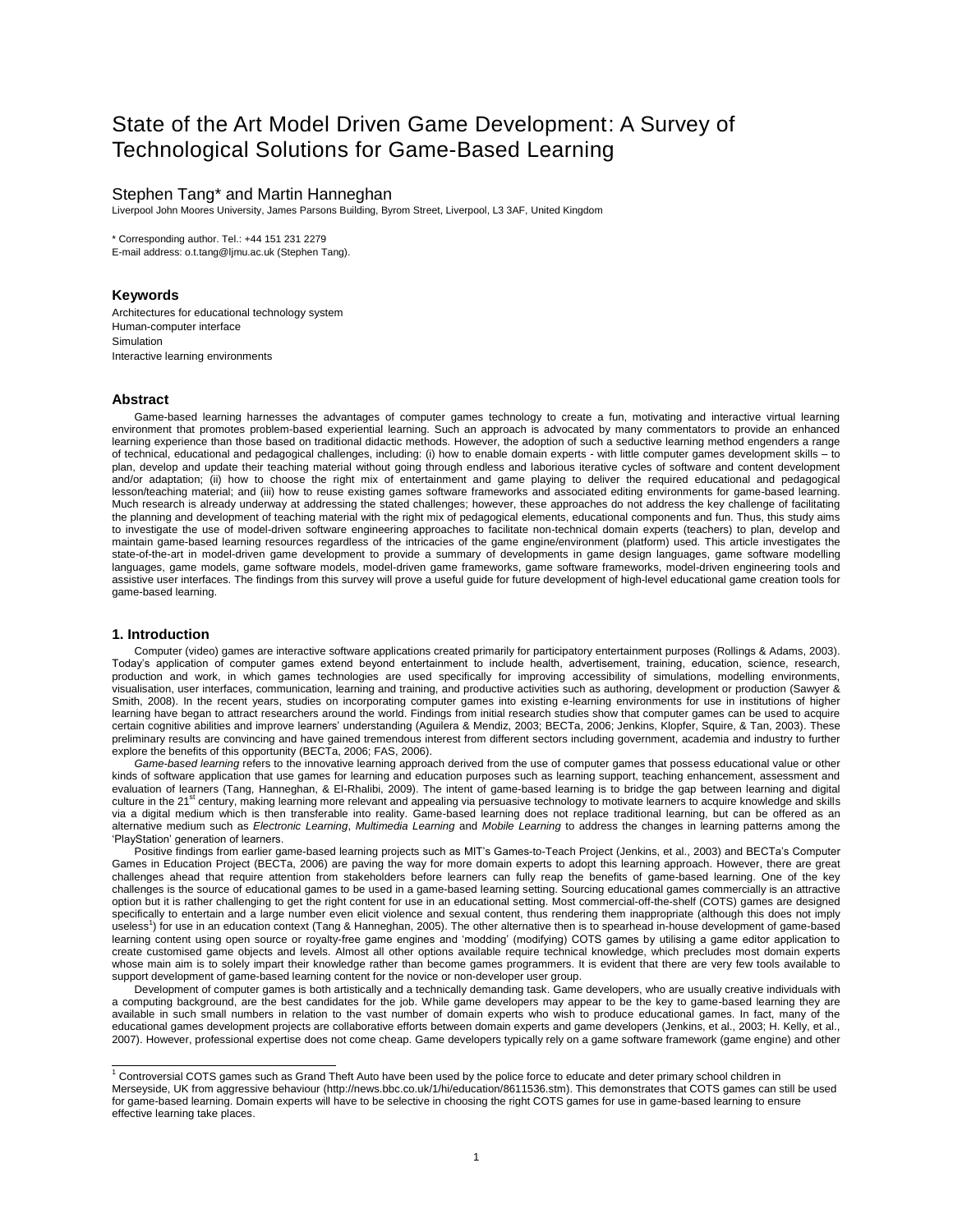custom tools to produce computer games quickly, affordably and reliably. Most of these tools have a very steep learning curve and may require a substantial amount of technical knowledge about game development. Such requirements are huge challenges to most non-technical domain experts who have little knowledge about game development. Nevertheless, similar tools can be developed specifically to guide and facilitate a programmingfree game development environment for the non-developer user group.

In terms of engineering educational games, the underlying technology and development methods remain the same as mainstream entertainment games. The only notable distinctions are in the definitions of *rules*, *play* and *aesthetic representation* (usually defined by game designers but in the context of educational games this is the role of the domain expert). Such characteristics allow educational games to be represented in a formal design specification. In a Model-Driven Engineering (MDE) approach, this formal design specification (excluding art and technical aspects) is represented in the form of models. A domain expert can express educational games through modelling. These models can then be analysed and transformed into code for a targeted game framework. This novel approach opens up the door for non-developers to create computer games affordably, reliably and quickly. In an attempt to help realise game-based learning, our research led us to query what the present advancements are in the field of game design, game engineering and MDE which can direct research on model-driven game development in the future.

In this article, we briefly describe MDE and explain the benefits of this approach in aiding domain experts to create resources suitable for gamebased learning – the source of educational games or serious games. The body of this article presents the existing approaches to represent computer games ontologically both from game design and game software perspectives. In addition, it studies the characteristics of existing game design techniques and software modelling techniques for modelling computer games. It also surveys a selection of game software frameworks and modeldriven game frameworks. Finally, it discusses a collection of model-driven engineering tools and assistive user interfaces appropriate for an educational game modelling environment. These studies provide new answers to how we can capitalise on existing technologies to drive the development of a model-driven framework for educational games forward and take a leap on the realisation of mass adoption of game-based learning.

# **2. Model-Driven Engineering (MDE)**

MDE refers to a software development approach that relies extensively on the use of models to represent aspects of software and automates the transformation of models into more refined software artefacts. Models are primary artefacts in the development process expressed using a *Domain Specific Modelling Language* (DSML) to formally represent the structure, behaviour and requirements of a particular domain. Aspects of models are analysed and translated through transformation engines and generators to synthesize software artefacts consistent with the models. This approach can help in alleviating the platform complexity and expressing domain concepts effectively (Schmidt, 2006). Another term synonymous to MDE is Model Driven Development (MDD). In this article, MDE and MDD are used interchangeably.

At the core of MDE is the model. A model is defined as "a simplification of a system built with an intended goal in mind" and that the model "…should be able to answer questions in place of the actual system" (Bézivin & Gerbé, 2001). Technically a model is described as a set of statements that effectively describes a *system-under-study* (SUS) (Seidewitz, 2003). Effectively, a model is a representation of a SUS (Favre & Nguyen, 2005). In a software context, models are used as a form of conceptual representation of a software system to facilitate the production of concrete software (Bézivin, 2004). Alternatively, it can also be used as a specification for beginners to study a system. In a model-driven approach, the model is used to assist the system modeller to more accurately describe the SUS. The model is expressed by the system modeller through statements, which are expressions that hold truths about the SUS. The validity of the model of the SUS is dependent on the correctness and completeness of statements describing it. Statements can be expressed informally through natural language, but are best constructed using formal notations which adhere to the grammar of the formal language. Such formal languages are generally termed as modelling languages.

MDE is domain specific, only suitable for developing software specific to a targeted platform with the aim to automate manual coding. Expertise of programmers is embedded into the underlying framework and code generators allowing domain experts to provide complete specifications of the problem domain without worrying about the technical aspects of software development (S. Kelly & Tolvanen, 2008). Models are then translated from source model to target model throughout the pipeline of MDE and finally to a complete implementation of a software system (or documentation of a complete software system). The relationship between the source model and the target model is termed as model transformation (France & Rumpe, 2007). The transformation process is a unidirectional process (S. Kelly & Tolvanen, 2008) which can be done either manually or automated using MDE tools.



Figure 1: Model-to-Model Transformations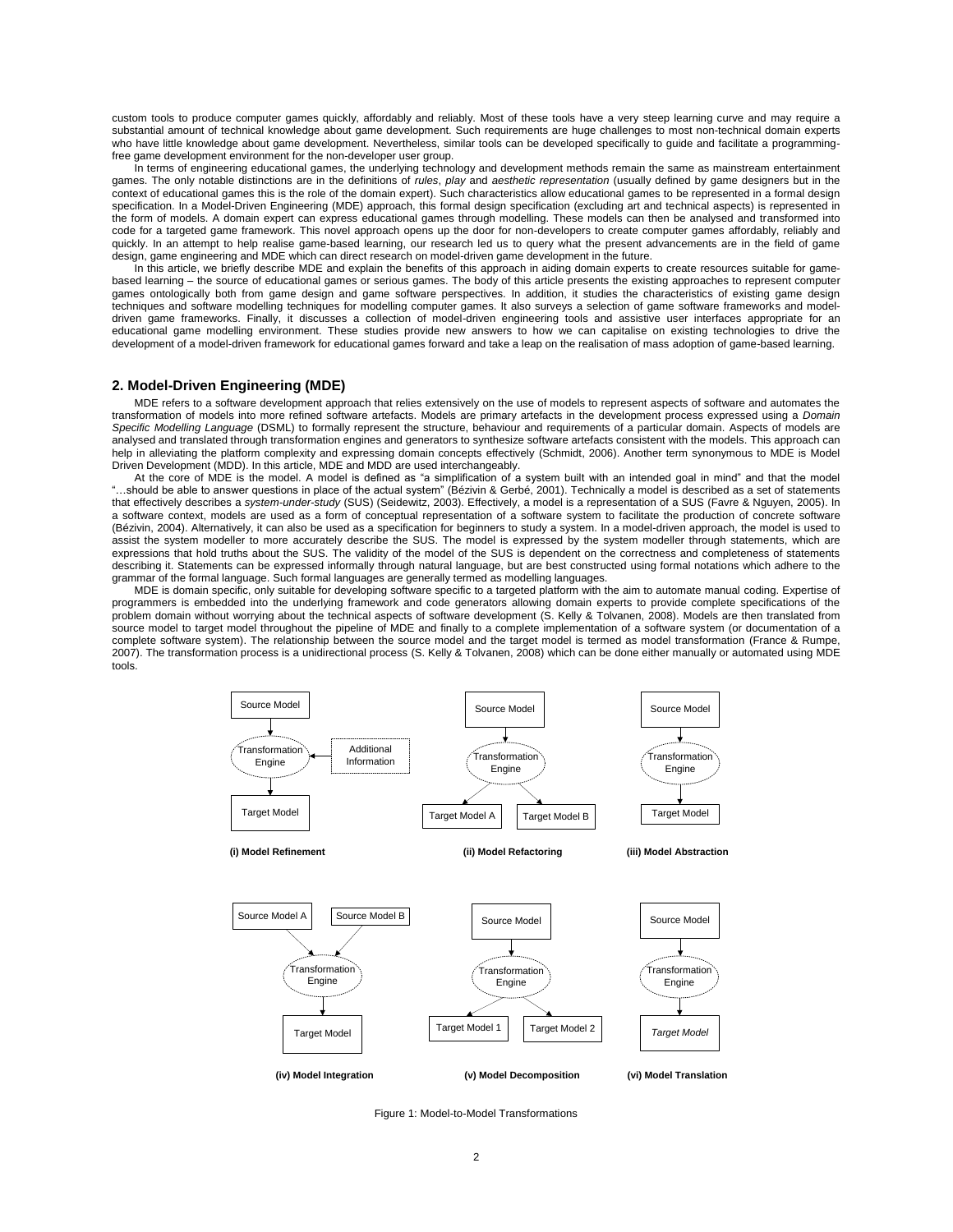Transformation can either be a *model-to-model* transformation or *model-to-artefact* transformation. In a *model-to-model* transformation, the form of transformation includes: (i) *model refinement* where a source model is added with additional information to form a target model; (ii) *model refactoring* where a source model is producing multiple target models with different viewpoints; (iii) *model abstraction* where a source model has certain information discarded to produce a target model with higher abstraction; (iv) *model integration* where source models with different viewpoints are integrated to create a target model with combined viewpoint; (v) *model decomposition* where a single model is decomposed into multiple target models; and (vi) *model translation* where the source model is expressed in different languages (France & Rumpe, 2007). Such processes can be automated using MDE tools generically known as *transformation engines*. As for the *model-to-artefact* transformation, transformation can be in form of *code generation* where the model is translated directly into a software artefact such as scripts, configurations, codes or middleware languages which is accepted by the targeted platform, or *documentation generation* where specifications are represented in the form of textual or graphical output such as UML diagrams. Generators are MDE tools that are suitable for such transformations.



**Code Generation Document Generation**



The number of model-to-model transformations required for an end-to-end transformation depends on the level of abstraction in the model driven framework. One-tier architectures can directly transform a model into code, but multiple-tier architecture such as the Object Management Group's (OMG) Model Driven Architecture (MDA) would have to undergo two cycles of model-to-model transformations before it can perform model-to-artefact transformation.

The MDE process can be represented with two distinct approaches; *top-down* and *bottom-up*. Both approaches are driven by different motivations. Justified by the need of generating a variation of software code, the top-down approach examines variations from the conceptual level. This approach can result in the creation of better designed, robust and consistent models. Defining a complex model may seem straightforward and easy but implementing such a model can be daunting (Cook, Jones, Kent, & Wills, 2007). The top-down approach is defined as following a succession of activities (Fondement & Silaghi, 2004):

- i. Identifying the level of abstraction and platforms to be integrated;<br>ii Specifying modelling notation and abstract syntax to be used at each
- Specifying modelling notation and abstract syntax to be used at each level of abstraction;
- iii. Specifying refinement processes, platform and related information to be integrated in lower level of abstraction;
- iv. Defining generators for a modelling language used at the lowest level of abstractions (and even deployment of such code);
- v. Specifying a verifier and validator to check against the upper level model, and generation of test cases for the system under development.

Contrary, the bottom-up approach addresses software variability through observing variation in existing codes. It is a client-oriented approach that requires more effort, consumes time, and may limit the extension of models in the future, however it is simpler to implement. The bottom-up MDE process is defined by Cook, Jones, Kent, & Wills (2007) as follows;

- 
- i. Identifying variability from business concepts;<br>ii. Conducting variability analysis on the existing
- ii. Conducting variability analysis on the existing codes;<br>iii. Defining a domain model from analysis and business Defining a domain model from analysis and business concepts;
- iv. Specifying modelling notation for the DSML;
- v. Refining the DSML;<br>vi. Defining a generato
- Defining a generator based on existing code:

Cook, Jones, Kent, & Wills (2007) advise that it is best to alternate between the two approaches and work incrementally to ensure models and transformations are consistent.

Over recent years researchers have strived to improve MDE technologies applying lessons learnt from earlier efforts in developing platforms and languages with high-levels of abstraction. Lately researchers have opted to adapt the MDE approach deviating away from traditional software development approaches with the intention to separate the model from a platform dependent implementation. MDE approaches have been applied in areas such as web application modelling (Schauerhuber, Wimmer, & Kapsammer, 2006), web services modelling (Grønmo, Skogan, Solheim, & Oldevik, 2004), security modelling for distributed systems (Lodderstedt, Basin, & Doser, 2002), QoS validation of component-based software systems (Hill, Tambe, & Gokhale, 2007), control and automation systems modelling (Thramboulidis, 2004), user interface modelling (Sottet, et al., 2006), business software modelling (Hildenbrand & Korthaus, 2004), content repurposing (Obrenovic, Starcevic, & Selic, 2004) and context-awareness web application modelling (Ceri, Daniel, Facca, & Matera, 2007). Current research in MDE focuses mostly on systematic reuse of development experience through the concept of a software factory, systematic software testing and compilation technologies (France & Rumpe, 2007). There is now an abundance of knowledge and experience about MDE in the scientific community to push for industrialisation of educational games to accelerate the wide adoption of game-based learning.

#### **2.2. Advantages and Disadvantages of MDE**

Some of the notable benefits of MDE from a software development context include an increase in productivity, promotion of interoperability and portability among different technology platforms and support for generation of documents to support software maintenance (Kleppe, Warmer, & Bast, 2003). In addition, MDE can also lead to better quality applications due to the integration of domain rules into the modelling language which minimises modelling error and promotes reliable mapping from model to code (S. Kelly & Tolvanen, 2008). For an obvious advantage, MDE encapsulates the technical aspects of development and therefore provides the necessary aid to domain users to develop applications with minimal low-level technical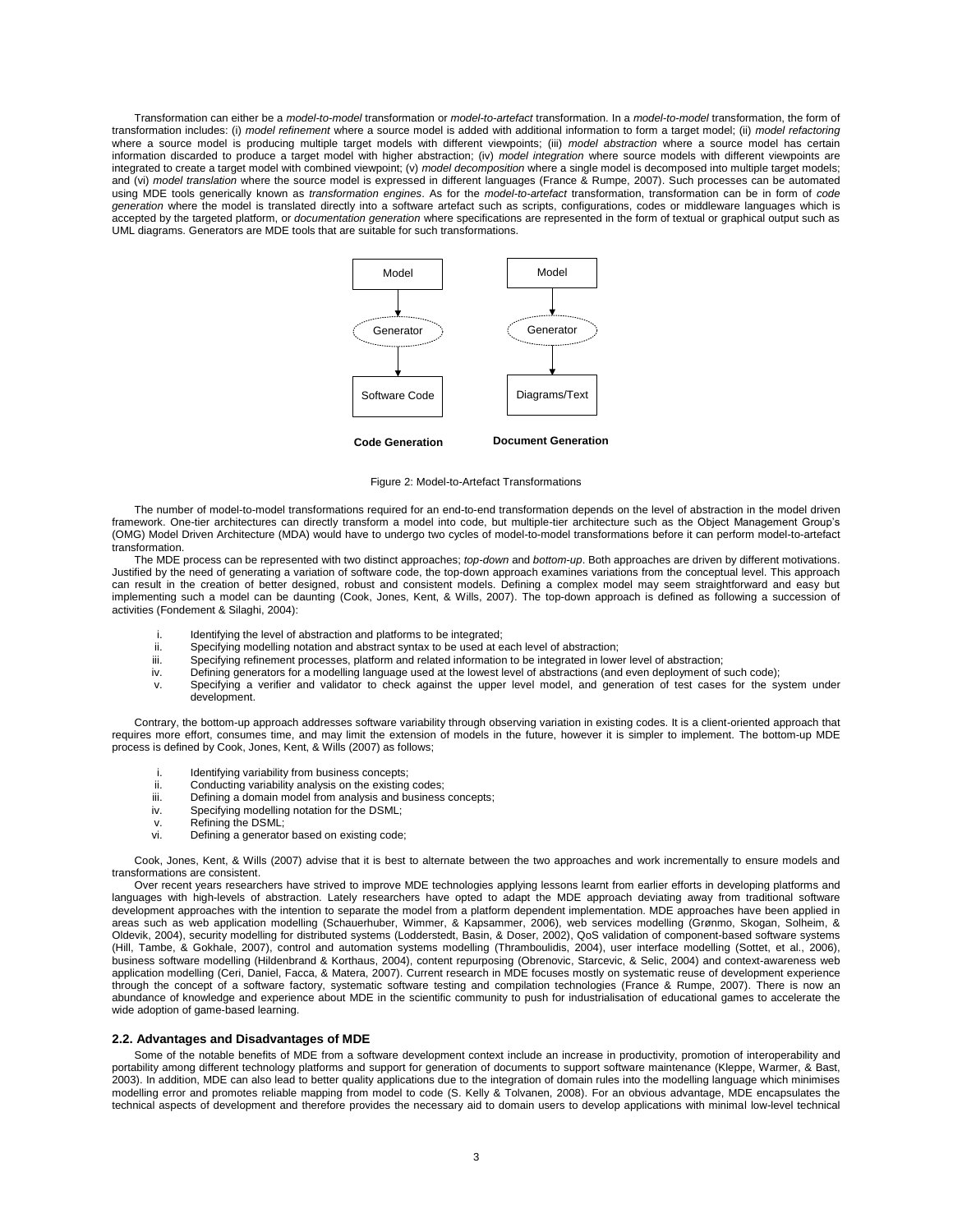knowledge. In addition, process, best practices and pedagogic guidelines for designing educational games described in our earlier work (see (Tang & Hanneghan, 2010)) can be embedded within the MDE environment to guide domain experts to produce educational games whilst assuring the quality of educational games design.

One major downside to MDE is the high cost of development which may or may not be justifiable with the amount of turnover a project can generate. Overall, MDE can offer great benefits for businesses and for non-technical domain users as it opens the door to create quality, reliable applications easily and affordably.

#### **2.3. Challenges**

The benefits of MDE are certainly attractive to many, but realisation of an MDE solution is still challenging for developers. France & Rumpe (2007) classified the challenges of MDE into three categories as follows:

- *Modelling Language Challenges*: When defining a modelling language, language developers are challenged to create the problem-level abstractions and formalise the semantics of the language. Creating the problem-level abstractions requires the language developer to fully understand the concepts, terminologies and relationships that represent the problem domain. This task can be made easier with the help of domain experts. While creating a notation for the language, iteration of user testing will help to ensure the notation is acceptable and usable.
- *Separation of Concerns Challenges*: In complex software, problems may arise when modelling involves multiple and overlapping views using heterogeneous language. Some features of the system may have conflicts due to the design and it is a real challenge for developers to make sure that features modelled can interact with each other. Separation of these design concerns is necessary to avoid costly system failure and can be achieved through a well-defined viewpoint.
- *Model Manipulation and Management Concerns*: More challenges await developers in matters pertaining to transformation of models. These include maintaining the consistency of models transformed, testing of transformation and integration of generated code with foreign code. The transformation process also adds complexity to management of models when revisions are made to models in terms of versioning, repository storage of previous models and maintaining integrity of relationships of models.

These challenges are greater for complex software such as educational games. In addition to functional aspects of educational games, the MDE developers will have to address the incorporation of media such as 2D graphics, 3D models, sounds and animation data, and the extensibility of game functionalities such as game physics and game artificial intelligence (AI) while assuring educational games produced are of acceptable quality. The MDE approach may also limit innovation of educational games due to the constraints of customisation. Although this is a trade-off for the MDE approach, it is of less concern for domain experts as the benefits listed in Section 2.2 far outweigh it.

# **3. State-of-the-Art Model Driven Game Development**

Game-based learning has some of the most desirable learning approaches embedded such as active learning, experiential learning, situated learning and problem-based learning (Tang, et al., 2009). There are a growing number of domain experts keen in adopting this learning approach and the numbers will continue to grow with more realising the potential that computer games hold (Futurelab, 2006). Learners themselves are ready for such approaches as they are increasingly familiar with gaming culture (Pearce, 2006) and the technology to support game-based learning is more affordable and widely available. The only puzzle to realise the vision of game-based learning is the availability of high-level tools made specifically for non-technical domain experts to assist them in creating educational games in an affordable and timely manner. As highlighted earlier in this paper, MDE offers the basis for development of high-level tools. Architecting a model-driven educational games development environment will require an educational game modelling language, a framework that can integrate media and game functionalities, transformation engines and code generators. In this section, we survey the literature in the domain of game design, game software engineering and MDE, and summarise the key developments that are propelling games development towards the model driven approach.

# **3.1. Game Design Languages**

Design is generally defined as "the human capacity to shape and make our environment in ways without precedent in nature, to serve our needs and give meaning to our lives" (Heskett, 2005). From a game design perspective, it is regarded as the creative expression of a game designer"s vision of some virtual goal-directed play where the game designer engages him or herself in an activity to innovate and create a concept of play within a set of business, psychological, sociological and technological constraints. This activity demands documentation to record the decisions on choices which serve as a blueprint to communicate the underlying vision to the development team.

Conventionally, game design is documented as a collection of game design documents in the form of high-concept document, treatment document and detailed design document. This approach is still taught through texts (see for example Rouse (2001), Rollings and Adams (2006; 2003), Bates (2004) and Fullerton (2008)). Documenting the aspects of game design is a somewhat informal process driven by creativity (Crawford, 1982; Fullerton, 2008). Design within a specific game genre is also bound by rules and certain expectations. For example, when designing a role-playing game (RPG) such as the Final Fantasy<sup>2</sup> series, emphasis should be given on design of a customisable player-character that can be improved throughout gameplay, a story built around a quest that can engage game players in an explorative world to satisfy the appetite for adventure. In contrast to this,<br>construction and management games such as the SimCity<sup>3</sup> series have their present, samples of game design documents and templates for game design from game design references (Fullerton, 2008; Rollings & Adams, 2003; Rouse, 2001) are the only available guide for documenting game design.

In recent years, various studies (Adams, 2004; El-Rhalibi, Hanneghan, Tang, & England, 2005; Onder, 2002; Tang, Hanneghan, & El-Rhalibi, 2004; Taylor, Baskett, Hughes, & Wade, 2007; Taylor, Gresty, & Baskett, 2006) have proposed the use of modelling languages to help game designers systemically and systematically design computer games. Our definition of an ideal game design language would consist of game-related vocabularies and game-concept related grammars that allow game designers to formally express their game idea. The *Soft Systems Methodology* (SSM) (Checkland & Scholes, 1990), an approach based on the theory of systemic thinking to study the components of a system and their relationships with one another in order to develop an understanding about that system. This could be used as a formal method for designing games. In the context of games design, SSM can assist game designers in designing game flow and identifying appropriate challenges and conflicts (El-Rhalibi, et al., 2005; Tang, et al., 2004; Taylor, et al., 2007). A game idea is elaborated in the form of a *Rich Picture™* where purposeful activity systems are identified and a relevant *Root Definition* (RD) is defined based on *Customers, Actors, Transformation process, Weltanschauung (or world view), Owners* and *Environmental constraint* (CATWOE) analysis. An example of this is illustrated in Figure 3. SSM offers a methodological and systemic approach to game design through an iterative process of logical reasoning, but it lacks aspects that describe the story, user interfaces, input control, objectives and game-play which are essential for creating compelling educational games.

<sup>2&</sup>lt;br><sup>2</sup> Read more about Final Fantasy fro[m http://www.playonline.com/ff11us/index.shtml.](http://www.playonline.com/ff11us/index.shtml)

<sup>3</sup> More details about SimCity can be found a[t http://simcitysocieties.ea.com/index.php.](http://simcitysocieties.ea.com/index.php)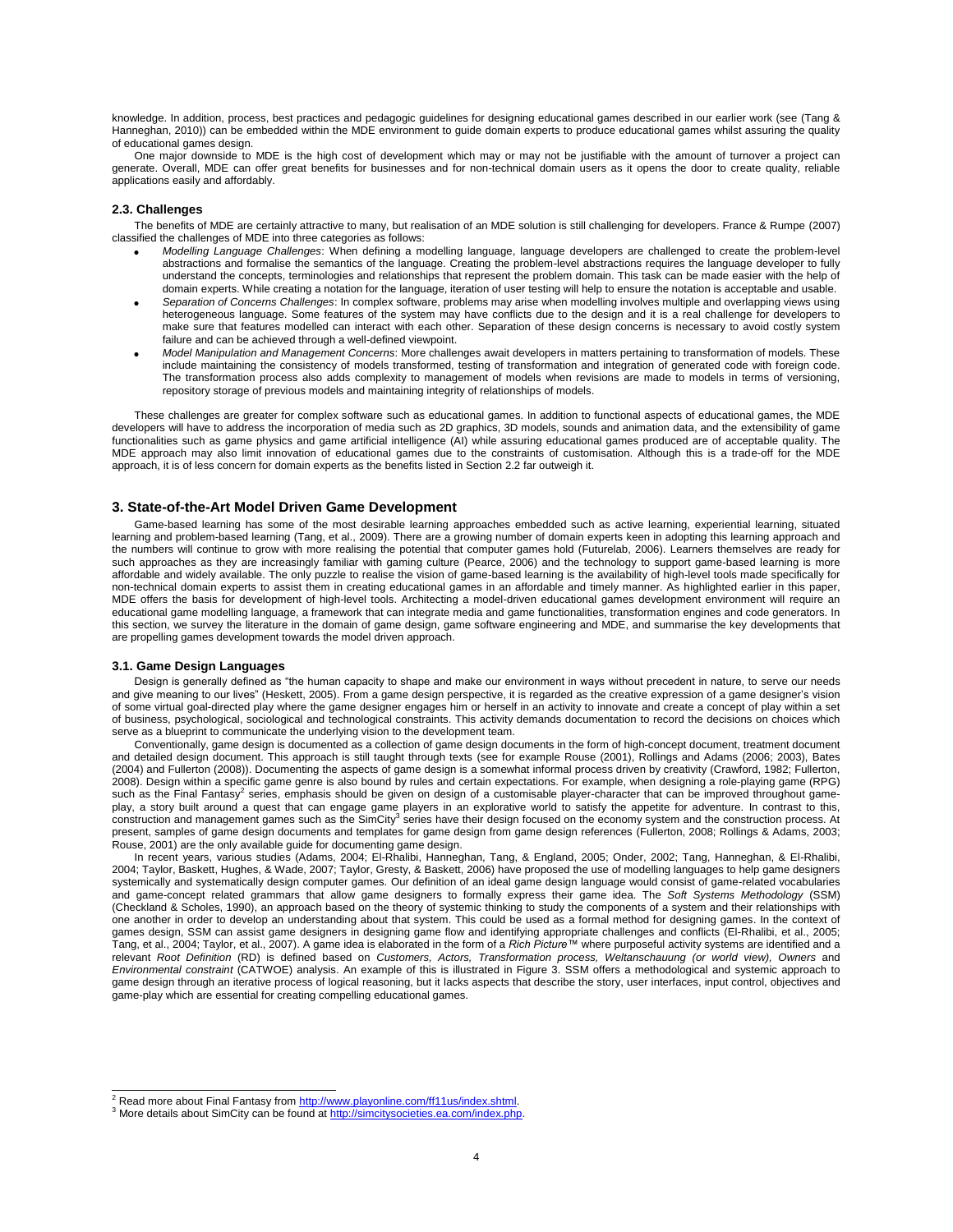

Figure 3: Pacman Game represented in Rich Pictures (Tang, et al., 2004)

The *story beat diagram* proposed by Onder (2002) is composed of ovals and arrows that represents progression of a story (see Figure 4). It illustrates the possible routes for the game player to explore within the defined interactive story. In addition to the story beat diagram, further additional details on objects and casts members, locations of scenes, setup of scenes, player interactions and associated responses, and distribution of gameplay within the storyline are required in writing to complete the specification of a game design. Essentially, the story beat diagram can only capture the flow of game-play ordered within a story while the rest of the requirements are recorded separately.



Figure 4: Example of Story Beat Diagram (Onder, 2002)

The *flowboard* is an adaptation of the storyboard and flowchart to document game structure (Adams, 2004). It uses rectangles to denote segments of a game such as splash screen, menu screen, result screen, game screen, high-score tables and other, while arrows with conditions denote the constraints or condition that allow progression from one segment to another (see example in Figure 5). The flowboard is a simple and useful tool to model the various modes offered in a game, but it lacks the ability to record essential game design details required to complete the design of a game such as objects and character"s behaviour, challenges, conflicts, objectives, environment, user interfaces, storytelling and narrative.



#### Figure 5:Example of Flowboard (Adams, 2004)

There have also been efforts to use software modelling languages such as *the Unified Modelling Language (UML)* for game design. The *Computer Game Flow Design Diagram* proposed by Taylor, Gresty, & Baskett (2006) adapts the language from the UML use-case diagram to form a new diagramming language to document game flow. The computer game flow diagram uses arrows to denote the direction of game-flow, rectangles for fixed game objects, ovals for mobile game objects (game objects that move around) and pseudo code to describe interactions and responses (see example in Figure 6). In addition to modelling linear game flow, it can also be used to model non-linear flow where games can be designed to provide game players greater freedom to navigate within the game world achieving game objectives in a non-ordered fashion. The use of symbols and labelling of objects, characters and environments are clear, but the method is insufficient for describing details of objects, characters, objectives, environments,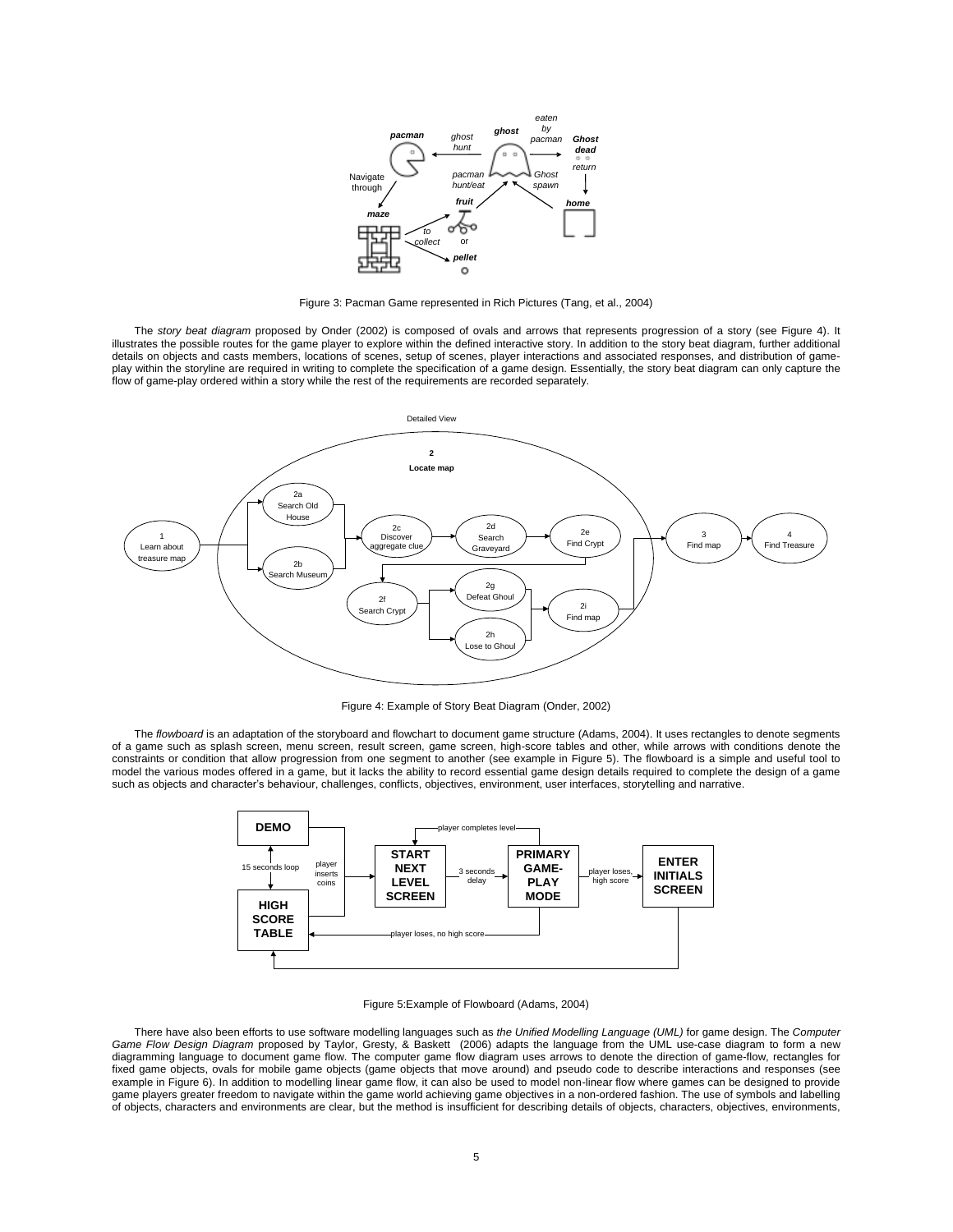narrative and storyline. Although the use of pseudo code can help to describe many more details programmatically, this approach is too technically demanding for non-technical domain experts to document design details adequately.



Figure 6: "On track" level of "Medal of Honour: Frontline" represented with UML Use-case Diagram (Taylor, et al., 2006)

Natkin, Vega, & Grünvogel"s (2004) approach to modelling game design addresses the need to model spatial-temporal relationships through the adaptation of *Petri*-*nets* and the use of generalised graphs called *hypergraphs*. They use special Petri-nets composed of three relations (*transaction a and transaction b is not related*, *transaction a is before transaction b*, and *if transaction a is executed then transaction b cannot be executed*) between two different transactions (actions of the player) to represent the temporal relationships (order of game sequence) in a game and game levels. Sets of transactions are then translated into a hypergraph to define the spatial relationship (events in relation to the map in the game world)*.* In this approach, a circle is used to denote a place, a square or rectangle for transactions and arrows denote an input arc (which connects a place with a transaction) and output arc (connect transaction with place) (see Figure 7). Using this approach, game designers can model flow and events for game and game level. However, it cannot be use to document details on objects, characters and their behaviour, environment, narrative or storytelling.

#### *Partial Map of Silent Hill 2*



Figure 7: Partial Map of Silent Hill 2 represented in Hypergraph (Natkin, et al., 2004)

The formal approaches of documenting game design reviewed only focus on documenting game flow formally using various graphical modelling languages, while other aspects of the game design remain informal and subjective for others to interpret using text description. Although these approaches help games designers in one or more ways, there are still many aspects of game design which can be documented formally which have yet to be studied while others such as visual, audio, storytelling cannot be easily formalised and will continue to be documented using current approaches i.e. textual descriptions or sketches. It is highly desirable to formalise documentation of game design as it can enhance the effectiveness of translation of the design to software code.

## **3.2. Game Software Modelling Languages**

Modelling is a formal process of documenting a design using syntactically composed reserved words or graphical notations. Similarly, the term modelling can be used for the approaches described in Section 3.1, but it refers to documenting aspects of game design. Through modelling, a conventional software engineer captures the necessary requirements to produce a concrete model that best represents the software specifications of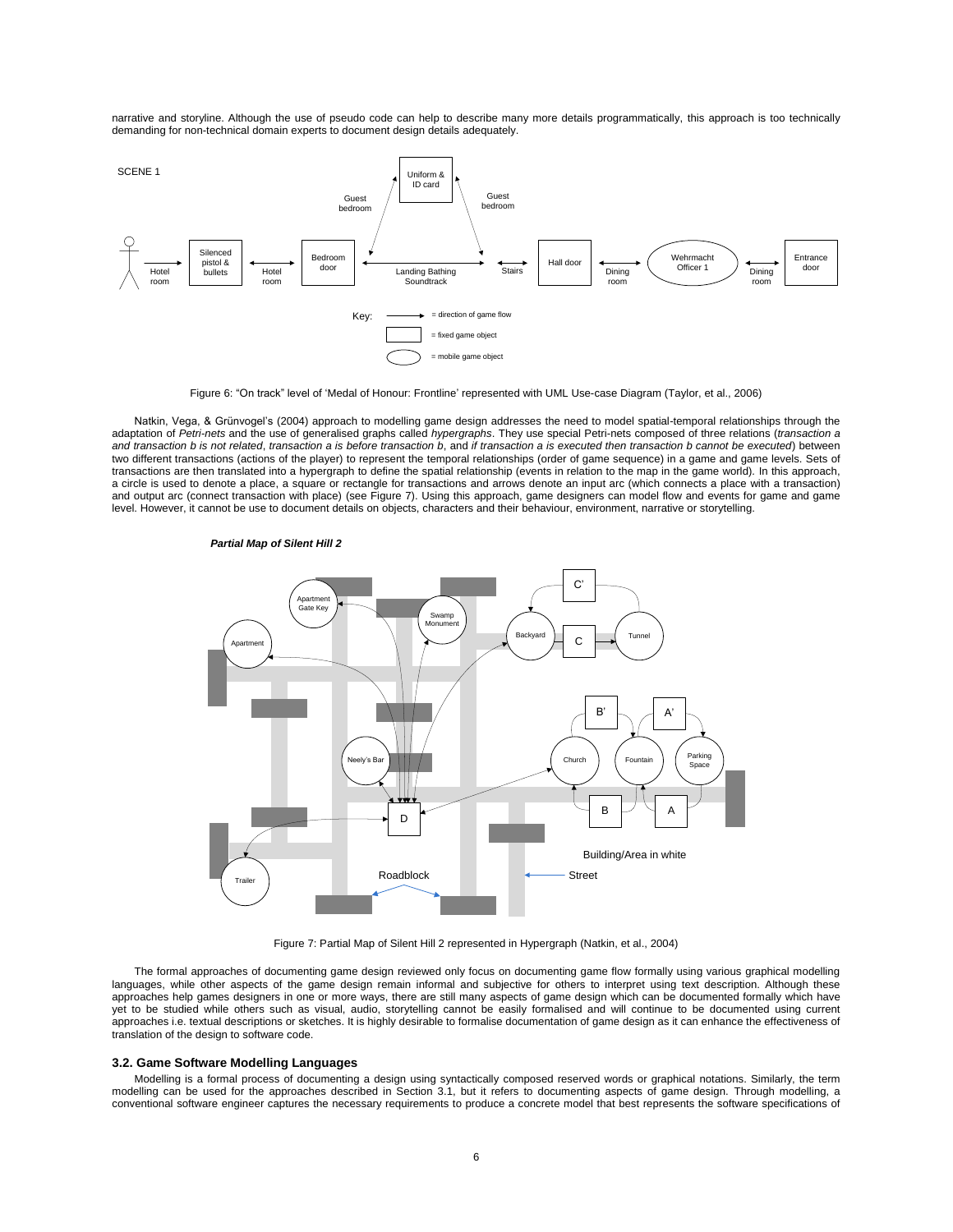the game software. In addition, modelling allows the engineer to study problems and look for flaws in the design prior to development of the software system. Flowcharts, Data Flow Diagrams (DFD), Statecharts, Z-Notation, Petri-nets, Business Process Modelling Notation (BPMN), Integrated Computer-Aided Manufacturing Definition Language (IDEF) and UML are some examples of software modelling languages that engineers can use to express the design of the game software.

Modelling was historically mathematically demanding and modelling languages were developed to suit programming languages during the era such as FORTRAN, ALGOL, LISP and COBOL. As later generation programming languages such as C, Pascal and Ada which were designed to structure programs logically began to surface, software modelling took on a function-oriented paradigm. At present, Object-Oriented (OO) modelling is a de facto approach in the software industry as it promotes abstraction, encapsulation and reusability of software code.

Although most software modelling languages mentioned can be used to model aspects of game software, only a few are actually used in practice. *Tokenization* (Rollings & Morris, 2004) represents each game object (both interactable and non-interactable) as tokens. Interactions between tokens are represented in a triangular matrix as shown in Figure 7. Tokenization invites game developers to think in tokens and the associated interaction, but lacks many aspects necessary to represent the game software in its entirety. Simple casual games can be modelled using this approach without much complication. However, for modern computer games that offer more elaborate interactions and a greater number of tokens, this approach is not suitable as complexity of modelling increases exponentially. Another major setback for tokenization is evident during translation of model to software code. Although examples are available, it is not a straight forward process as there is much information such as the game object"s behaviour, setup of scenarios, flow of events and progressions still missing in the software model.



Figure 8: Tokenization Interaction Diagram of Pac Man Game (Rollings & Morris, 2004)

As many aspects of games deal with a collection of states that change based on interaction and rules, *Statecharts* or *Finite State Machine* (FSM) diagrams are ideal candidates for modelling games. The *FSM* has been mostly used in modelling game AI (Kienzle, Denault, & Vangheluwe, 2007), although other game aspects such as character behaviour, game flow and game scenario can also be modelled with this approach. Rollings & Morris"s (2004) approach is a pictorial version of FSM with slight modifications in notation for modelling a game object"s behaviour (see Figure 8). A square is used to represent an individual state of a game object, while a circle denotes an event. Lines with a coloured dot at the end show the transition between states and the incoming event that triggers a transition. Coloured dots are used to pair the event to the transition between states in cases where there are more than one event referring to the same state. A circular arrow is introduced in the FSM diagram to include events that can cause entry to a state. Kienzle, Denault & Vangheluwe's (2007) approach uses a variant of *Rhapsody Statecharts* (Harel & Kugler, 2001) which combines statecharts and class diagrams to represent properties and behaviour of game objects (see Figure 9). In addition to class diagrams, statecharts are accompanied to switch or alter the state of a game object when certain conditions are met. Rounded rectangles represent the state while transition of state is shown using an arrow with conditions. Statecharts can be nested to create a multi-level statechart, but every statechart can only have a single begin state which is denoted by a filled black circle. Rhapsody Statecharts are a better approach than the pictorial FSM or classical statecharts as they represent both properties and methods of a software component and can easily used for representing other aspects of game software.



Figure 9: Statechart Diagram for Pacman game (Rollings & Morris, 2004)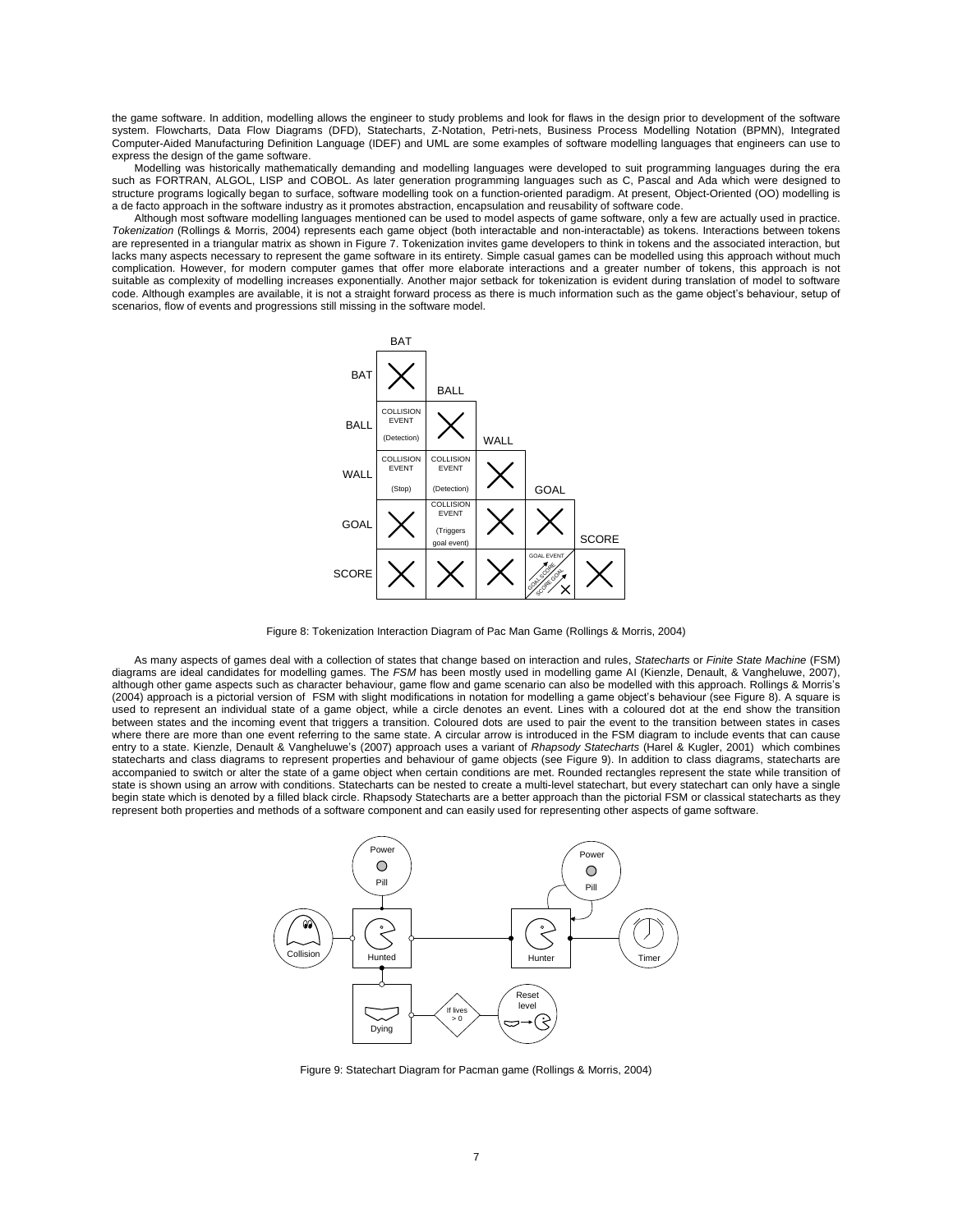

Figure 10: Rhapsody Statecharts of EnemyTracker AI component (Kienzle, et al., 2007)

As highlighted earlier, OO is the preferred approach and most computer games software is modelled using OO with the industry standard software diagramming language UML (Gal, Prado, Natkin, & Vega., 2002). This approach makes it simple for game developers to translate game software requirements to OO programming languages. UML consists of thirteen types of diagram to document three aspects of software systems: *functional*, *structural* and *behavioural*. There have been several proposals for modelling games software using UML. Ang & Rao (2004) represent player interaction with tokens using UML use case diagrams (see Figure 10) in an attempt to identify all possible interactions in the game before representing it in a class diagram. The identified interactions are behaviours of relevant classes in the game and it helps to discover other necessary classes to complete the software representation of the game. Bethke (2003) illustrates how a range of UML diagrams can effectively document design of a game software. For example, the UML use case diagram in Figure 11 is used to represent a player"s interaction, while the UML class diagram featured in Figure 12 is used to represent game objects and static structure. Reyno & Cubel (2008) use UML class diagrams and state transition diagrams to represent structure and behaviour of game (see Figure 13). UML class diagrams can be used to represent the association between game objects represented as classes which can also be represented using *object diagrams* to examine the run-time static relationship behaviour. A collection of classes can be ordered into a high-level view using a component diagram, while a deployment diagram can be used for representing the physical arrangement of the game possibly utilising an external game engine. Activity diagrams can be an alternative to statecharts for modelling behaviour of game objects. In addition, sequence diagrams can be used to extend modelling of behaviour between game objects. UML certainly offers a range of useful diagramming approaches to document games software. The choice of UML diagram to use depends on how such diagramming tools help game developers to visualise the game software under construction and translate the specification to software code.



Figure 11: Use Case Diagram of Pacman Game (Ang & Rao, 2004)





Figure 12: The character transaction use cases of Diablo (Bethke, 2003)

Figure 13: Example of Class Diagram (Bethke, 2003)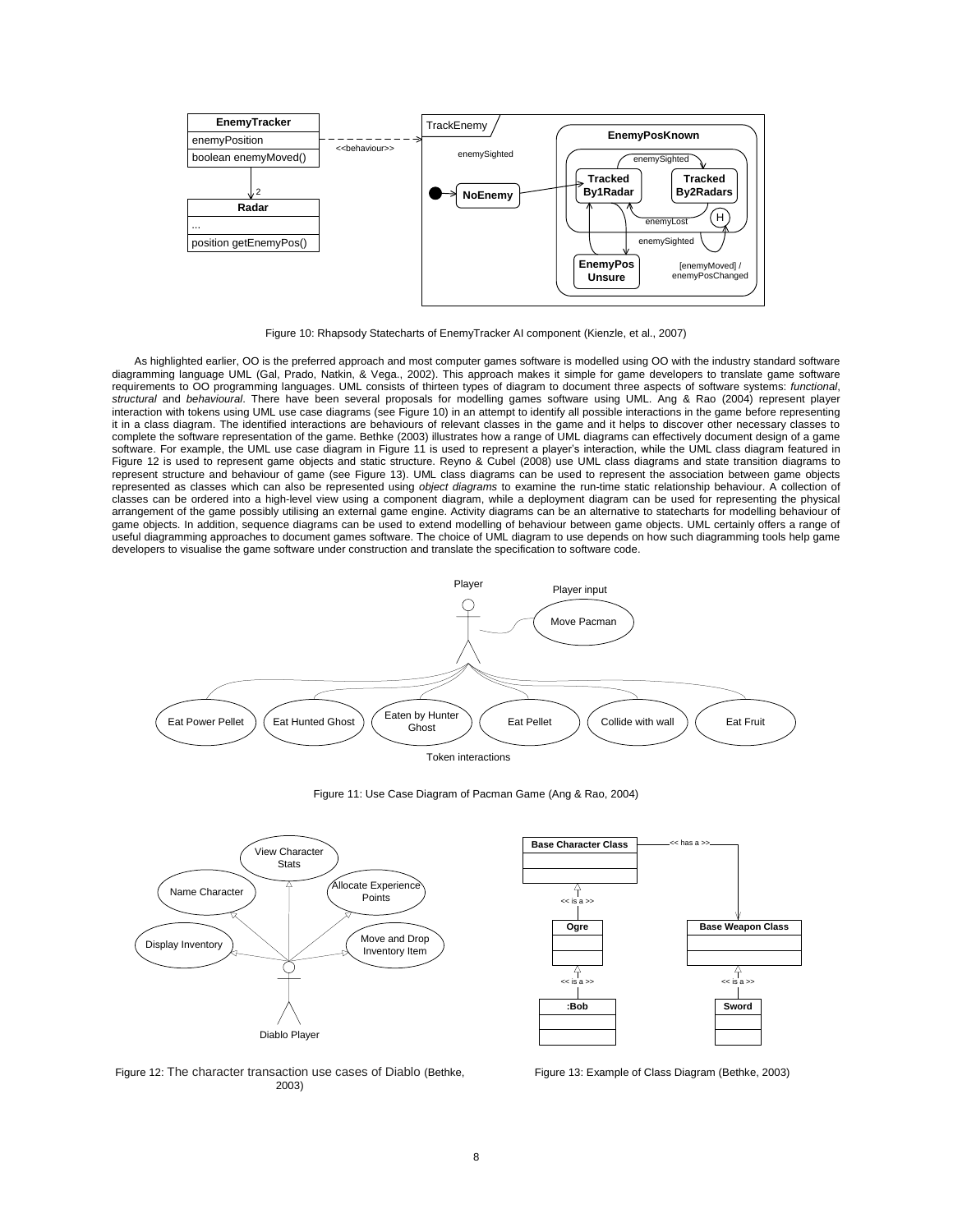

Figure 14: Structure Diagram of Bubble Bobble (Reyno & Cubel, 2008)

The reviewed game software modelling languages do not represent the entire collection of techniques for modelling game software. Many other techniques exist to model games software such as Flowcharts, BPMN, DFD and IDEF. In practice, a combination of software modelling techniques can be used to model the different aspects of game software as it is not always possible to represent all aspects of games software to be modelled using a single modelling language or notation.

#### **3.3. Game Meta-Models**

Game meta-models are templates which game designers can use to complete the design of a game by providing the missing details required. It encases game technologies with purpose, rules, play and aesthetic representations (and pedagogy as well in the context of educational games) as creative and instructional expression of a knowledge domain. Game meta-models can be used with the aforementioned game design languages in Section 3.1 to guide amateurs and novices in producing game models that conform to the game meta-model. However, the completeness of a design specification is still very dependent on the attention to detail of the individual game designer. A game model provides the platform for game designers to complete the design of a game by simply providing the necessary details required by the game model.

In recent years, there are a growing number of formal approaches developed to aid game designers to analyse, describe and study computer games. Hunicke, LeBlanc, & Zubek"s (2004) Mechanics, Dynamics and Aesthetics (MDA) framework provides a guide for game designers to specify a game design systematically by focusing on a definition of aesthetic using a taxonomy for fun, the underlying system which supports the aesthetic requirements and finally the actions, behaviour and control mechanisms made available to game players. The taxonomy of fun consist of vocabularies such as *sensation*, *fantasy*, *narrative*, *challenge*, *fellowship*, *discovery*, *expression* and *submission* which, when used to describe play experiences, can help game designers think about the underlying dynamics and mechanics of a game. It is an interesting approach to design games in a structured manner while still fostering creativity. However, it only focuses on the aspects relating to game-play and has no solid structure to formally represent the components that make up a game such as game objects, characters, environment, user interfaces, storytelling, narrative and game progression.

Björk, Lundgren & Holopainen (2003) approach game design from a research-driven perspective by cataloguing descriptions of recurring interactions that relate to game-play which they term as *game design patterns* for analysing and studying games. Each game design pattern has a name, core definition of the pattern, a general description, usage description of the pattern, a description on the consequences of this game design pattern, a description of the relationships between other game design patterns and references that describe the origin of the pattern. To date there are more than 200 patterns identified and these are organised into collections of *game elements; resource and resource management; information, management and presentation; action and events; narrative structures, predictability and immersion; social interaction; goals; goal structure; game session; game mastery and balancing;* and *meta game, replayability and learning curves* (Björk & Holopainen, 2004). The use of patterns and templates to document aspects of game design is a formal attempt and it promotes better organisation and structure in terms of documenting details on game play compared to MDA for example. Although the original intention of this approach is for analysing and studying existing games, the collection of game design patterns can now be used as a reference and model for defining components of future games.

The Game Ontology Project (GOP) (Zagal, Mateas, Fernández-Vara, Hochhalter, & Lichti, 2005) addresses the need of formal game design through the identification of both common and distinct elements of game design abstractly, and orders these hierarchically to form a game ontology. The game ontology is regarded as a language for game design and also a framework for game designers to improve their understanding on what to design in computer games. At the highest-level, the ontology focuses on the definition of *interfaces* that map user inputs to a set of allowable actions of an avatar; *rules* that govern the interactions and economies in the game world; *goals* that determine a player"s success or failure in the game; *entities* that populate the game world; and *entity manipulations* which define how entities behave physically in the game world. Each ontology entry is labelled with a name, listed with relationships with other elements in the hierarchy and given a description about the element as well as examples of both concrete and partial reification of the elements. Game designers can make references to the ontology and design games by filling the descriptions of the game design. Formalising the descriptions of the ontology entries are still necessary to ensure such a game model can be translated to software code.

Rapid Analysis Method (RAM) (Järvinen, 2007) is a set of methods for analysis and design of computer games from a system viewpoint and players" viewpoint focusing on the emotional and the socio-physiological aspects of game-play. It consists of seven tools to aid amateur game designers to systematically identify and analyse game elements, game mechanics and the goal they are related to, permissible interactions, eliciting conditions for emotions during game-play, game rhetoric and to study the anatomy of a game. RAM is a comprehensive approach for studying games and is suitable for use as a game meta-model. Nevertheless, there are still missing details required for describing computer games in terms of attributes of game elements instead of building a taxonomy for cataloguing common game elements.

Fullerton"s (2008) model represents a computer game from a closed-formal system context by studying the formal elements and dramatic elements that compose a game. *Objectives*, *procedures*, *rules*, *resources*, *conflict*, *boundary* and *outcome* are the formal elements that define the structure of a game, whereas *play*, *challenge*, *premise*, *character* and *story* are the dramatic elements used to encase the formal elements in order to engage the game players. This is a rather comprehensive representation of computer games that encompasses both technical and artistic aspects of game design, but yet still incomplete. There is one dramatic element missing: *game objects* that fill the game world. It may have most of the elements to represent a game but it lacks the formalised language necessary to describe these elements accurately.

Nelson & Mateas" (2007) model focuses on four domains; *abstract game mechanics* which regulate the operational aspects of a computer game, *concrete game representation* which presents the abstract game mechanics through audio-visual means, *thematic content* which are graphics and sounds created to represent the game world, and *control mapping* which relates the player"s input to methods that modify abstract game state. The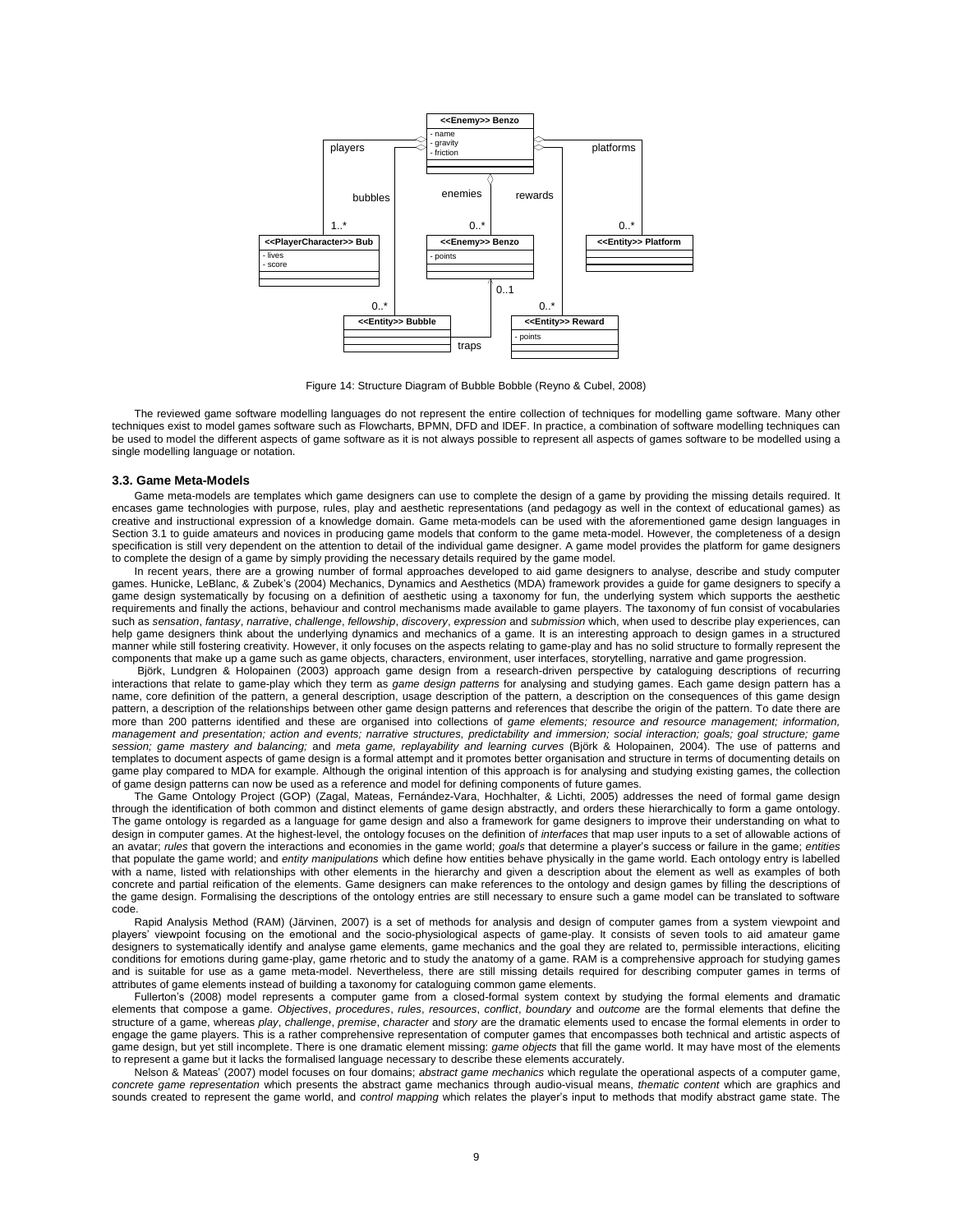simplicity of the model helps one to understand the computer game as a system easily, but it is a rather brief model to represent complete games as many aspects of game design remain widely undefined making it a less favourable candidate for a game meta-model.

The Narrative, Entertainment, Simulation and Interaction (NESI) model proposed by Sarinho & Apolinário (2008) is a game feature model. It organises four main features of game design into a hierarchical order: *narrative* which consists of flow that progresses the game with different goals governed by rules that determines the success or failure of player; *entertainment* which is made up of a theme for the game and the player"s immersive experience during the game play; *simulation* which is composed of game elements such as characters, items and buildings that populate the game world and the relationships among them; and finally, *interaction* that maps the game player"s control to the game*-*play features and the presentation of the game through audio, visual or haptic devices. The NESI model is another possible candidate for a game meta-model.

The game meta-models reviewed provide interesting ways to document and analyse game design. Each of these has a different focus on aspects of game design and approach to documenting the details of game design. Among all the approaches reviewed, the MDA is probably the least qualified candidate as a game meta-model due to the lack of structure and identification of elements that represent games in their entirety. Nevertheless, it is a great tool that can aid the game designer to think creatively when designing fun and engaging game-play. Contrary to that, the game design patterns approach is a good candidate for a game meta-model. Game design patterns provide a template for documenting the multiple aspects of game design and organises these into collections which can be used as references for novices and amateur game designers to create their own games. It, however, lacks formalised descriptions of game design patterns required in MDE. The GOP has a more logical organisation of the elements of games compared to game design patterns and demands relational information which is crucial for writing software code. Similarly, it lacks formalisation in describing each ontology entry. The RAM has a good method to identify, analyse and study about game elements, but it also lacks a method to formally describe these elements. Nelson & Mateas" model promotes simplicity in describing a game but lacks refined structure, categories in design details and a formalised method of describing the game which also demotes itself as a candidate for game meta-model. The NESI model is a useful approach to describe games through description of features, but it fall short on how one can formally describe these features. By "formal" we mean the use of a single unified language that may be human or machine-readable. Fullerton's model is by far the most comprehensive model reviewed, but it still lacks one element (i.e. game objects) and has no clear methods to document these elements except from traditional form of creative writing. It is clear that the one common shortcoming these approaches share is the lack of formality and details to accurately represent a computer game. Such an issue must be addressed to ensure a game model produced using a game meta-model can be mapped to a game software model during the process of model transformation in a model driven game development framework.

#### **3.4. Game Software Models**

A game software model, as opposed to a game meta-model, represents computer games from a computational perspective independent of any technology platform. From an MDE perspective, it is translated from the game model to specify the data, methods, processes and technologies that comprises the game software. Depending on the game genre, a computer game may require different types of visual renderer, AI, game physics and other software components to realise the game design. These technologies are usually packaged into a game software framework which is used to produce a variety of different computer games. It is rather challenging to have one game software framework to represent all computer games across different genres due to technical constraints that game software frameworks inherit. Although there are differences in technologies used, the basic structure of computer games software remains similar across different genres. It is therefore crucial that a game software model has a high degree of abstraction to allow it to cater for a range of game genres.

A game software model is dependent on the choice of programming paradigm. Early computer games were programmed with languages such as BASIC and C which supports both unstructured and later structured programming paradigms. Today most game developers would opt to engineer games software using an OO model as it offers versatility and reusability of code which can increase productivity and ease maintenance of code. Most OO-influenced models represent game software based on its processes or game components. The *SharpLudus Ontology* (Furtado & Santos, 2006a) is a game software model built onto six key concepts that represent computer games, namely *configuration*, *graphics*, *entities*, *event*, *flow* and *audio*. Each of these concepts is elaborated in detail to represent the properties and methods that construct a 2D adventure game. Although SharpLudus Ontology is designed specifically for the 2D adventure game genre, the software model can also be used for other 2D games that are built using tilebased worlds.

The *GameSystem, DecisionSupport and SceneView* (GDS) model (Sarinho & Apolinário, 2009) represents game software with a combination of features organised collectively. Each feature describes generic configurations and behavioural aspects for a specific part of the game software. Features in GameSystem monitor both game events and inputs from the game-player, and trigger the associated actions that can affect all defined data including those defined in DecisionSupport and SceneView. DecisionSupport groups a selection of game AI features that provides the intelligence for Non-Player Characters (NPC), while SceneView describes the features that observe events within a defined spatial environment and those affecting the presentation of the game such as audio, graphics and physics. This shares many characteristics of the MVC (Model-View-Controller) design pattern.

Altunbay, Cetinkaya, & Metin"s (2009) *board game model* is a representation of game software specific to board games. The *board game model* is based on the concepts of: Game Engine, Game Element, Player, Event, Action, Game State, Goal, Sub-Goal, Non-Movable Element, Movable *Element* and *Rules*. Most of these concepts are very specific towards the board game genre except for *Player*, *Goal* and *Rules* which are generic for all games genres.

The SharpLudus Ontology, board game model and GDS each have their own merits and focus in representing games software. The key concepts introduced in SharpLudus Ontology are a useful guide for representing other forms of game software. It represents the essential components in game software but it will require further specific and detail elaboration that reflects the requirements for other game software before it is deemed useful. The board game model is comprehensive but rather specific to a single game genre thereby limiting its usefulness. The GDS model is a credible candidate as it generically and comprehensively represents game software based on features which can be mapped across to a game software framework and therefore can represent a broader range of computer games software. Moreover, it clearly separates games software into MVC components (GameSystem as the model, SceneView as the view and DecisionSupport as the controller) model permitting independent development, testing and maintenance of each component. It is apparent that architecting a game software model requires good understanding of game processes and the game software framework. As current game development trends sets such a high-dependency on game software frameworks to increase productivity, it is important that a game software model structures game design requirements logically and maps to common functionalities of a game software framework.

#### **3.5. Game Software Frameworks**

A game software framework (also known in the game industry as a game engine) is a set of Application Programming Interfaces (APIs). It consists of software components that perform graphic rendering (2D or 3D), game physics computation such as collision detection, collision reaction and locomotion, programmed intelligence, user input, game data management and other supporting technologies to operate the game software. These software components are built to manage, accept, compute and communicate data with other software components without fail. An appropriate API can increase the productivity of game developers allowing them to reuse proven and tested software code to produce a variety of computer games within the scope of the software framework. Game software frameworks vary depending on technology features that are often constrained by particular game genres, technology platforms (hardware) and visual dimension of the game world (2D or 3D), but technology components such as graphics, sound, user input, basic game physics and user interfaces remain essential across all game software frameworks. For instance, the *Unreal engine<sup>4</sup>* is suitable for development of action or adventure games in first or 3<sup>rd</sup> person view but it will require modification to include necessary physics code if it to be used to support sports game genres. Not all game software frameworks support all features since integrating these technological components under

<sup>&</sup>lt;sup>4</sup> Read more about Unreal Engine fro[m http://www.unrealtechnology.com/.](http://www.unrealtechnology.com/)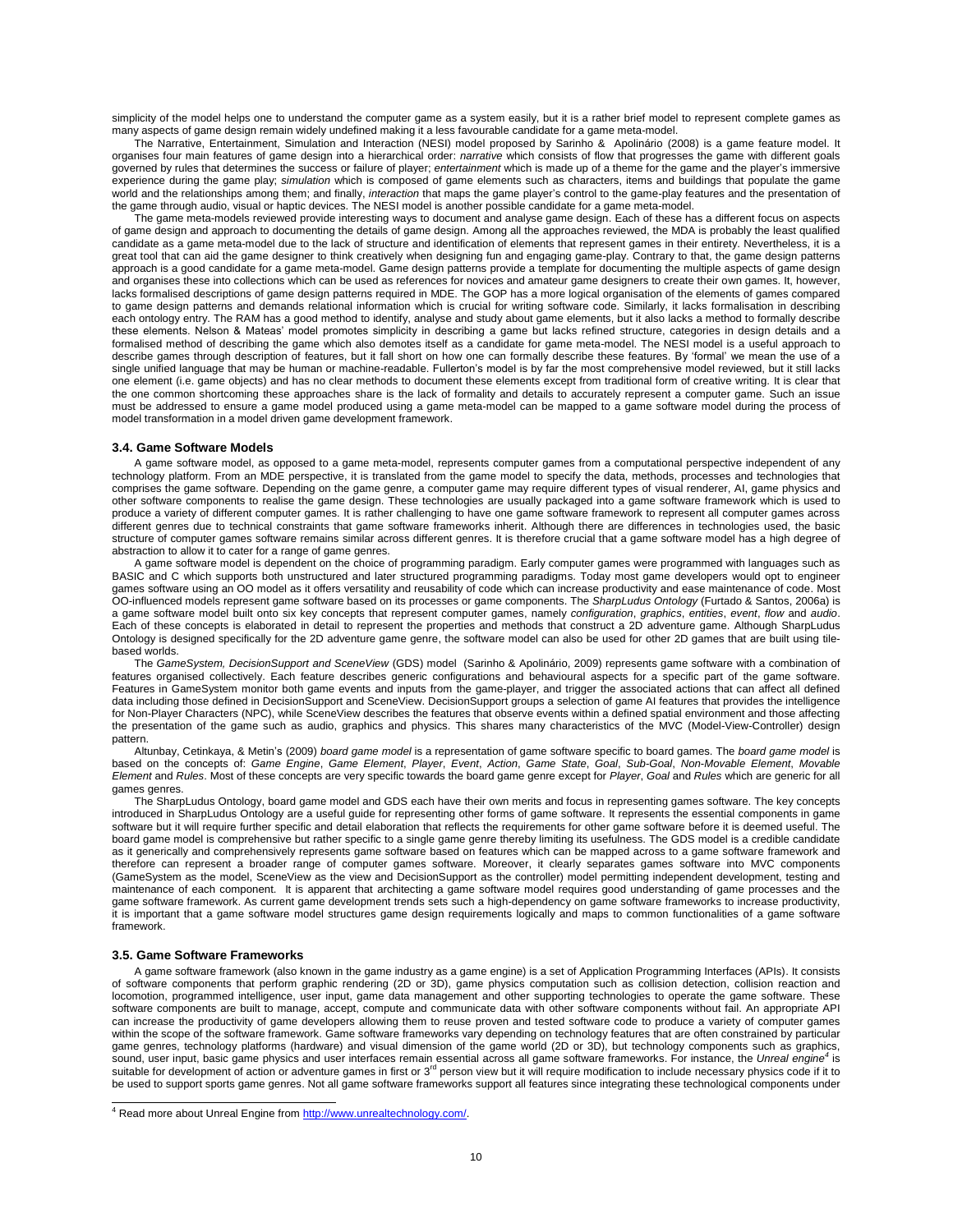a single framework is a highly complex and expensive task. Furthermore, not all computer games software will require the entire collection of software components to operate. Budget, support, features offered, ease of use, suitability, royalties and targeted hardware platform are some examples of key criteria which can help to decide the most suitable game software framework for a project. Identifying features supported and techniques used in game software frameworks can help to provide valuable information for MDE developers to architect a framework that is robust and interoperable.

There are many game software frameworks developed to date (at the time of writing, there are 297 3D game engines registered at the DevMaster.net<sup>5</sup> website). In general, these game software frameworks can be categorised from a purely financial point of view as being one of *commercial, open source* and *proprietary*, or using the visual dimension they can cater for i.e. 2D or 3D (see Figure 14).



Figure 15: Categories of Game Software Framework

Commercial game software frameworks are much more stable and offer a reliable (supported) option over open source game software frameworks. The *Torque Game Engine* (TGE) is an example of royalty-free game engine which is offered to developers at a very affordable price compared to other commercial game software frameworks, in which TGE developers only pay for the technology once and are allowed to develop as many games software applications as they wish. *Unreal engine*, *Source engine*, *CryEngine* and *Id Tech* (formerly known as *Quake Engine*) are some notable examples of highly sophisticated game technologies that can help developers to produce high-quality games. These premium game technologies are available for licensing and require a one-off royalty payment (per-title fee) or royalty for every copy of game sold, or both. However, some of these are made available for free for educational purposes such as the *3DSTATE 3D Engine*, *XNA*, *CryEngine 3*, *Unreal Development Kit* (UDK) and *Unity 3D*.

Open source game software frameworks are developed for very specific purposes and often made available to the public when they reach the end of their useful lifecycle. Examples of well known open source game software frameworks include *Apocalyx Engine, Baja Engine, Blender Game Engine, Irrlicht Engine, jME, jPCT, Lilith3D, Object Oriented Graphic Rendering Engine* (ORGE), *OpenSceneGraph, Panda3D* and *The Nebula Device 3*. Most of these game software frameworks are distributed under an open source license which allows game developers to produce games software for both commercial and non-commercial purposes at no cost. Some open source game software frameworks only implement a limited range of techniques and some fail to address certain features, for example *Panda 3D* does not provide solution shadows, scene management and curves. Game developers can still achieve the shadows effect using *Panda 3D* either by adding this feature to the framework themselves (this however requires a specialist skill) or by creatively using textures and shaders to achieve the desired shadow effects. However, there is little or sometimes no support at all for customising some technologies to fit the use of a project with a different specification. For more details of these game software frameworks mentioned refer to Table 1.

Table 1: Details on Commercial and Open source Game Software Framework

| <b>Game Engine</b>                       | License                                      | <b>URL</b>                                  |
|------------------------------------------|----------------------------------------------|---------------------------------------------|
| <b>3DSTATE 3D</b>                        | Open source                                  | http://www.3dstate.com/                     |
| <b>Unreal Engine</b>                     | Commercial & the Unreal Development Kits     | http://www.unrealtechnology.com/            |
|                                          | (UDK) available free for educational purpose | http://www.udk.com/                         |
| <b>Source Engine</b>                     | Commercial                                   | http://source.valvesoftware.com/index.php   |
| CryEngine                                | Commercial & available free for educational  | http://www.crytek.com/                      |
|                                          | purpose.                                     |                                             |
| Id Tech (formally known as Quake         | Commercial                                   | http://www.idsoftware.com/business/idtech3/ |
| Engine)                                  |                                              |                                             |
| XNA                                      | Commercial & available free for educational  | http://www.xna.com/                         |
|                                          | purpose                                      |                                             |
| Unity 3D                                 | Commercial & available free for educational  | http://unity3d.com/unity                    |
|                                          | purpose                                      |                                             |
| <b>Apocalyx Engine</b>                   | Open source                                  | http://apocalyx.sourceforge.net/            |
| <b>Baja Engine</b>                       | Open source                                  | http://www.bajaengine.com/                  |
| <b>Irrlicht Engine</b>                   | Open source                                  | http://irrlicht.sourceforge.net/            |
| Java Monkey Engine (jME)                 | Open source                                  | http://www.jmonkeyengine.com/               |
| <b>iPCT</b>                              | Open source                                  | http://www.jpct.net/                        |
| Lilith3D                                 | Open source                                  | http://www.grinninglizard.com/lilith/       |
| <b>Oriented Graphic Rendering Engine</b> | Open source                                  | http://www.ogre3d.org/                      |
| (ORGE),                                  |                                              |                                             |
| <b>OpenSceneGraph</b>                    | Open source                                  | http://www.openscenegraph.org/projects/osg  |
| Panda3D                                  | Open source                                  | http://www.panda3d.org/                     |
| The Nebula Device 3                      | Open source                                  | http://nebuladevice.cubik.org/              |

Proprietary game software frameworks are created in-house (by game development companies) solely for internal usage. These are usually on par with commercial game software frameworks and often of more superior quality. *RenderWare*, technology produced by Criterion Games and acquired by Electronic Arts (EA) is used in many games published by EA such as the Need For Speed and Burnout series; *EGO* developed in-house at Codemasters in the UK is used in production of a range of game titles including Colin McRae: Dirt, Race Driver: Grid and Operation Flashpoint: Dragon Rising; Jade Engine Ubisoft's in-house game technology is used in games such as Rayman Raving Rabbids I and II, and Teenage Mutant Ninja Turtles. These technologies are mainly used for in-house game titles and are therefore not easily applicable to development of educational or serious games. Based on the ratings gathered from the devmaster.net forum and our analysis on features offered by each game software framework, we rank

<sup>5</sup> See known 3D game engine listing at http://www.devmaster.net/engines/list.php.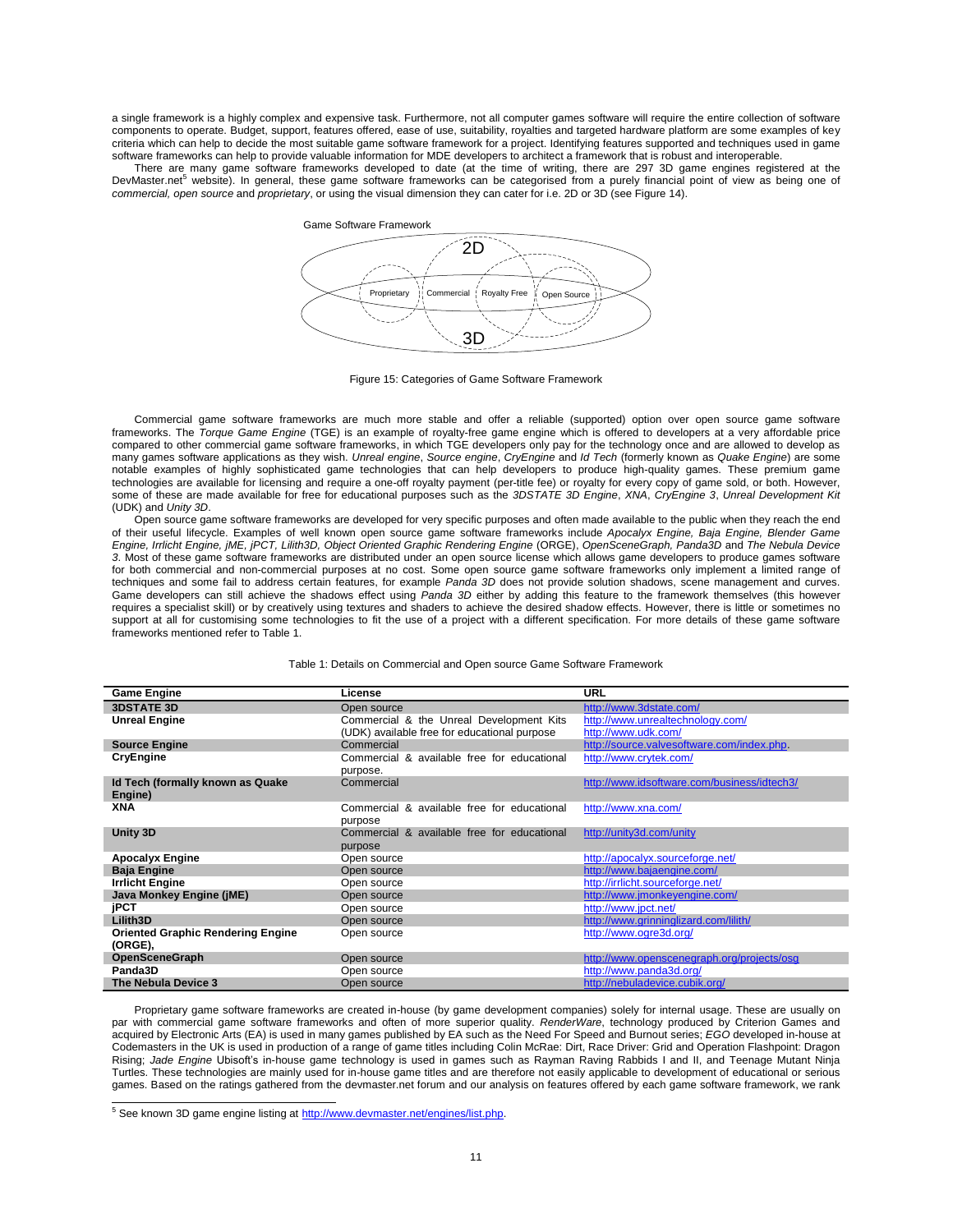these game software frameworks based on popularity and sophistication of features as shown in Figure 15 to give a general idea of the current technology landscape. It is apparent that popular game software frameworks such as Panda3D, XNA, Unity 3D, CryEngine 3 do not necessarily offer more features compared to the less popular game software frameworks like the 3DSTATE 3D Engine and the Nebula Device 3. Some of the reasons these less-sophisticated game software frameworks gain popularity amongst the developers includes the range of technical support, availability of high-level toolsets, large community base for exchange of knowledge and stability of the game software framework.



Figure 16: Game Software Frameworks ranked according to Popularity and Sophistication of Features

One of the most crucial components for game software is the graphics which provide the visualisation of the game world to game players. Clever usage of graphic technologies can captivate a game player"s interest and provide an immersive game play experience. In general, aspects related to graphic technologies can be categorised into lighting, shadows, texturing, shaders, scene management, meshes, terrain, special effects (particle systems) and rendering. Each of these aforementioned categories has its own collection of specialised techniques to achieve the desired visual results without compromising the frame rate (see Table 2). In fact most of the game software frameworks are essentially real-time 3D graphics engines that have been extended to form a game software framework. For example, game physics engines such as the Newton Game Dynamics<sup>6</sup>, Open Dynamic<br>Engine<sup>7</sup> or Havok Physics<sup>8</sup>, game AI engines such as Havok AI<sup>9</sup> and network compo RakNet<sup>11</sup> can be added complimentarily to any 3D graphics engine. The remaining features which are not available can be developed in-house by specialist game software engineers to complete the game software framework. Physics, AI, animation, networking and sound have a variety of techniques available to support game development (see Table 3). In addition, some game software frameworks provide a collection of tools such as a level-editor, visual sound tools and animation tools to allow non-technical members of the team to fine-tune games visually instead of directly editing the source code. This review of game software framework features and their associated techniques provides an overview of the level of support a game software model should offer to support a range of game platforms. Therefore it is crucial that any game software model can be extended easily over time to remain heterogeneous among the game software frameworks. To achieve this design requirement, it is necessary that the game software model be highly abstracted else it can only support a limited number of game software frameworks thereby constraining the variety of educational or serious games which can be built with future game software frameworks.

| <b>Graphic Features</b>      | Techniques                                                                                                                                                   |
|------------------------------|--------------------------------------------------------------------------------------------------------------------------------------------------------------|
| Lighting                     | Light mapping, gloss mapping, per-pixel lighting, per-vertex lighting, anisotropic filtering and radiosity.                                                  |
| <b>Shadows</b>               | Shadowmap, projected planar and shadow volume.                                                                                                               |
| <b>Texturing</b>             | Basic, multi-texturing, bump mapping, mip mapping, volumetric texturing, projective texture mapping and procedural<br>texturing.                             |
| <b>Shaders</b>               | Vertex shader, pixel shader and high-level shader.                                                                                                           |
| <b>Scene Management</b>      | General, Binary Space Partition (BSP), Potentially Visible Set (PVS), portals, occlusion culling, octrees and Level of<br>Details (LOD).                     |
| Meshes                       | Mesh loading, mesh skinning, progressive mesh, tessellation, deformation                                                                                     |
| <b>Terrain</b>               | Rendering, Continuous Level of Details (CLOD) and splatting.                                                                                                 |
| <b>Special Effects</b>       | Environment mapping, billboard, sky, water, fog, mirror, lens flares, particle systems, fire, explosion, decals, weather,<br>motion blur and depth of field. |
| <b>Surfaces &amp; Curves</b> | Spline and Patches.                                                                                                                                          |
| Renderina                    | Fixed-function, stereo rendering, render-to-texture, fonts and Graphical User Interface (GUI).                                                               |

9 Read more about Havok AI from [http://www.havok.com/index.php?page=havok-ai.](http://www.havok.com/index.php?page=havok-ai)

e<br>Fixer Read more about Newton Game Dynamics from [http://newtondynamics.com/forum/newton.php.](http://newtondynamics.com/forum/newton.php)

<sup>7</sup> Read more about Open Dynamic Engine fro[m http://www.ode.org/.](http://www.ode.org/) 

Read more about Havok Physics from http://www.havok.com/index.php?page=havok-physics.

<sup>10</sup> Read more about GNE from [http://www.gillius.org/gne/.](http://www.gillius.org/gne/) 

<sup>&</sup>lt;sup>11</sup> Read more about RakNet from http://www.jenkinssoftware.com/raknet/index.html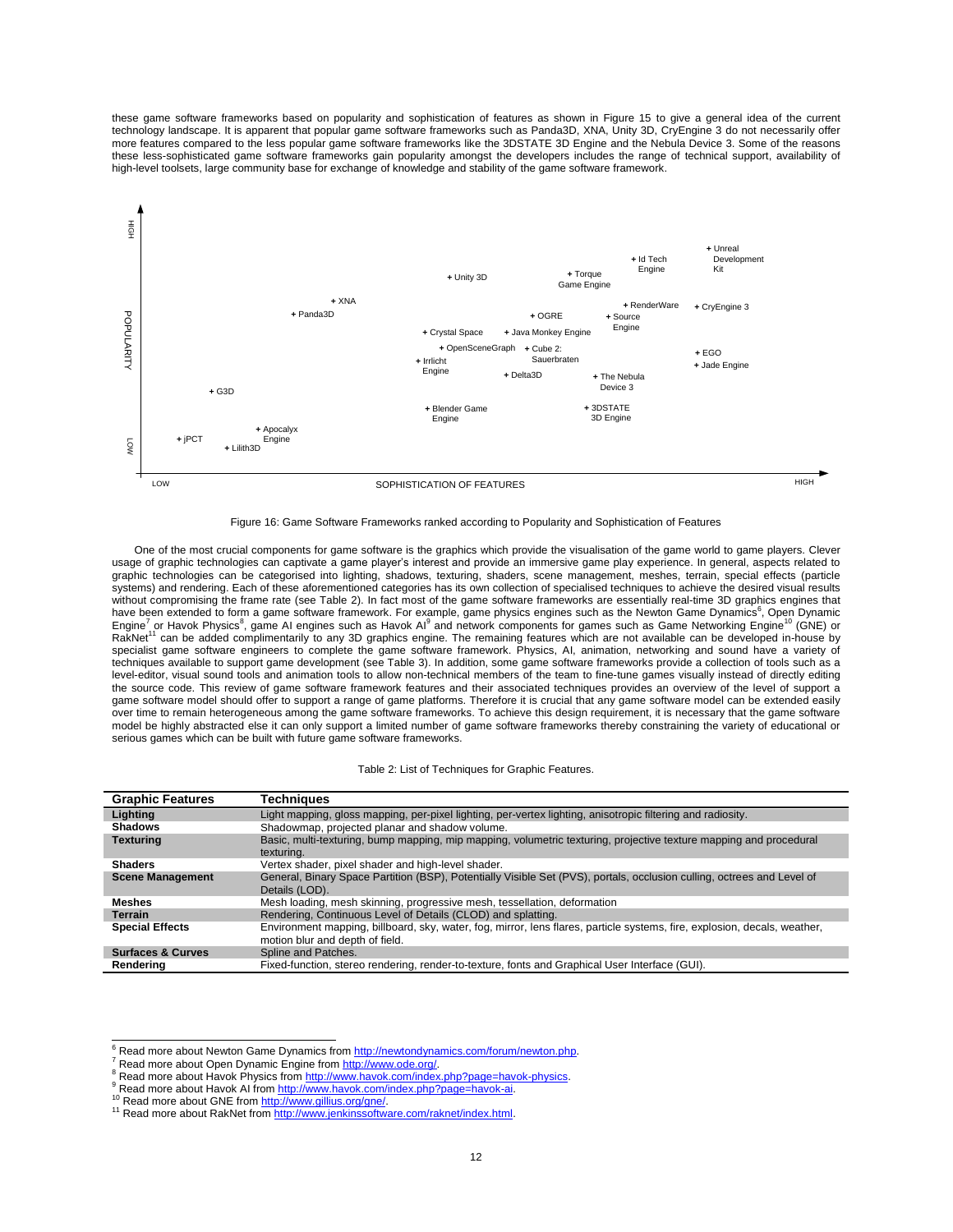#### Table 3: List of Techniques for Other Game Feature.

| <b>Other Features</b> | Techniaues                                                                                                               |
|-----------------------|--------------------------------------------------------------------------------------------------------------------------|
| <b>Physics</b>        | Basic physics, collision detection, rigid body and vehicle physics.                                                      |
|                       | Scripted, path-finding, finite state machines, decision making, neural network, fuzzy logic and etc.                     |
| Animation             | Keyframe Animation, inverse kinematics, forward kinematics, skeletal animation, facial animation, animation blending and |
|                       | morphing.                                                                                                                |
| <b>Network</b>        | Peer-to-peer, master-server, client-server, communication (text, voice and video)                                        |
| <b>Sound</b>          | 2D sound, 3D sound, streaming sound, mixing, digital signal processing effects and filtering.                            |

#### **3.6. Model-Driven Game Development Frameworks**

Supporting any MDE practice is a framework that unifies models and manages the transformation between these models using appropriate MDE tools to produce the desired software artefact. The OMG"s Model Driven Architecture (MDA)(OMG, 2001), the Domain-Driven Software Development Framework (Agrawal, Karsai, & Ledeczi, 2003) and Modelling Turnpike (mTurnpike) (Wada & Suzuki, 2006) are examples of model-driven frameworks that aid software architects to develop their own MDE solution to suit a particular domain. These model-driven frameworks have been adapted to suit domains such as security (Basin, Doser, & Lodderstedt, 2006), content repurposing (Obrenovic, et al., 2004), software testing (Javed, Strooper, & Watson, 2007) and pervasive computing (Hemme-Unger, Flor, & Vogler, 2003).

In the game development domain, the use of software frameworks and tools are usual practice amongst commercial game developers. Although current practice does improve productivity of the development team while providing maximum control and flexibility to artistically craft the game software, the production pipeline is still very reliant on specialist artists and programmers. This is rarely an issue in the commercial sector where budgets are supported by a business case. However in the case of game-based learning, the initial cost may be an issue but nonetheless MDE can help to minimise the reliance on professional game developers and assist non-technical domain experts to produce customised educational games through the use of high-level tools.

At present, research in this area is still in its infancy. The *SharpLudus Game Software Factory* (Furtado & Santos, 2006b) is an early attempt of a model-driven approach to increase productivity of game development teams in developing 2D adventure games. The framework consists of (Furtado, 2006);

- A domain-specific modelling language *SharpLudus Game Modelling Language* (SLGML) that allows the game designer to model the flow of the game using a *room designer* and *info display designer*;
- A semantic validator that checks the model to ensure the design conforms to the semantics of SLGML, and finally;
- A code generator built on top of Microsoft"s Visual Studio Integrated Development Environment (IDE) targeted towards generation of C# code for the XNA game engine.

Reyno & Cubel"s (2008) *Model-Driven Game Development* (MDGD) approach introduces the use of a selection of UML diagrams to gather required information to automate generation of code for 2D platform games. The framework comprises:

- Two Platform Independent Models (PIM); A UML Class Diagram extended with stereotypes is used to model the relationship between different game entities<sup>12</sup> within the game world while a UML State Transition Diagram is use to model behaviour of the game entity;
- A Platform Specific Model (PSM) to map game actions to hardware controls, and;
- 
- A transformation tool to translate the models into C++ source code compliant to the Haaf Game Engine<sup>13</sup>.

Altunbay, Cetinkaya, & Metin"s (2009) model-driven approach for developing board games shares some similarity with the MDGD approach. It uses the UML class diagram as the modelling language to represent the game model. The framework is comprised of:

- A *Board Game Meta-model* represented using a UML Class Diagram;
- A *Game Domain Specific Language*<sup>14</sup> (GameDSL) a meta-model developed specifically to aid the definition of game logic;
- A model-to-model transformation tool to transform the Board Game Model onto GameDSL and model-to-text transformation tool which subsequently transforms the Board Game Model in GameDSL format to Java source code.

The SharpLudus Game Software Factory, MDGD and Board Game Framework are research-driven attempts to adopt a model-driven approach towards developing 2D games. These frameworks may seem to share similar architectures but they differ in terms of models, tools and targeted platform. These frameworks are also developed for a specific game genre and therefore adapting these frameworks to suit other genres would require redefinition of models and new generators to facilitate transformation of model to code. It is apparent that a model-driven educational game framework that can support multiple game software frameworks and is easily extensible is highly desirable to drive the production of a range of educational games on different media. Architecting such a framework to bind both the game model and game software model is a challenge and will require extensive research on game design, game development and a strong understanding of game software frameworks.

#### **3.7. Model-Driven Game Development Environments**

Model-driven game development environments are a realisation of model-driven game development frameworks and associated toolset that allow game developers to take advantage of these technologies to accelerate game development. These tools may resemble some of the tools used by the industry (for example, a game editor or level editor) both in functionality and interface but are presented as simplified interfaces for the game designer to describe the game models in a structured and orderly manner.

As described in Section 3.6, the SharpLudus Game Software Factory offers a range of tools to assist game designers in modelling different aspects of 2D adventure games. The development environment is a customised version of the Microsoft Visual Studio IDE that allows game designers to systematically define the game through a collection of wizard-based user interfaces. The *SLMGL Visual Editor* provides a visual drag-and-drop environment for modelling game flow and a range of form-based user interfaces to create the representation of game entities, design the screen, design the layout of the room (a game level), group collections of images as sprites, link audio files, and define conditions for game states, events and event feedback in the game. These interfaces are viewports into the game model which allows game designers to effectively concentrate on a specific aspect of the game to avoid information overload. To ensure game models conform to the semantics of SLGML, a semantic validator is incorporated into the development environment to alert designers about errors in modelling before code is generated. The SharpLudus Game Software Factory uses<br>the *Microsoft Domain Specific Language (DSL) Tools* <sup>15</sup> to implement its c generate the code compliant to the game software framework used in the project (Furtado, 2006).

 $12$  Game entity refers to objects within the game world. This term is synonymous with game object in this paper.

<sup>13</sup> Read more about Haaf Game Engine from http://hge.relishgames.

<sup>&</sup>lt;sup>14</sup> Read more about GameDSL from http://gamedsl.tuxfamily.org/

<sup>15</sup> Microsoft DSL Tools is a visualisation and modelling software development kit made available only for the Microsoft Visual Studio IDE to enable software engineers to build custom visual modelling environment to be hosted within the Microsoft Visual Studio IDE. Read more about Microsoft DSL Tools from [http://code.msdn.microsoft.com/DSLToolsLab.](http://code.msdn.microsoft.com/DSLToolsLab)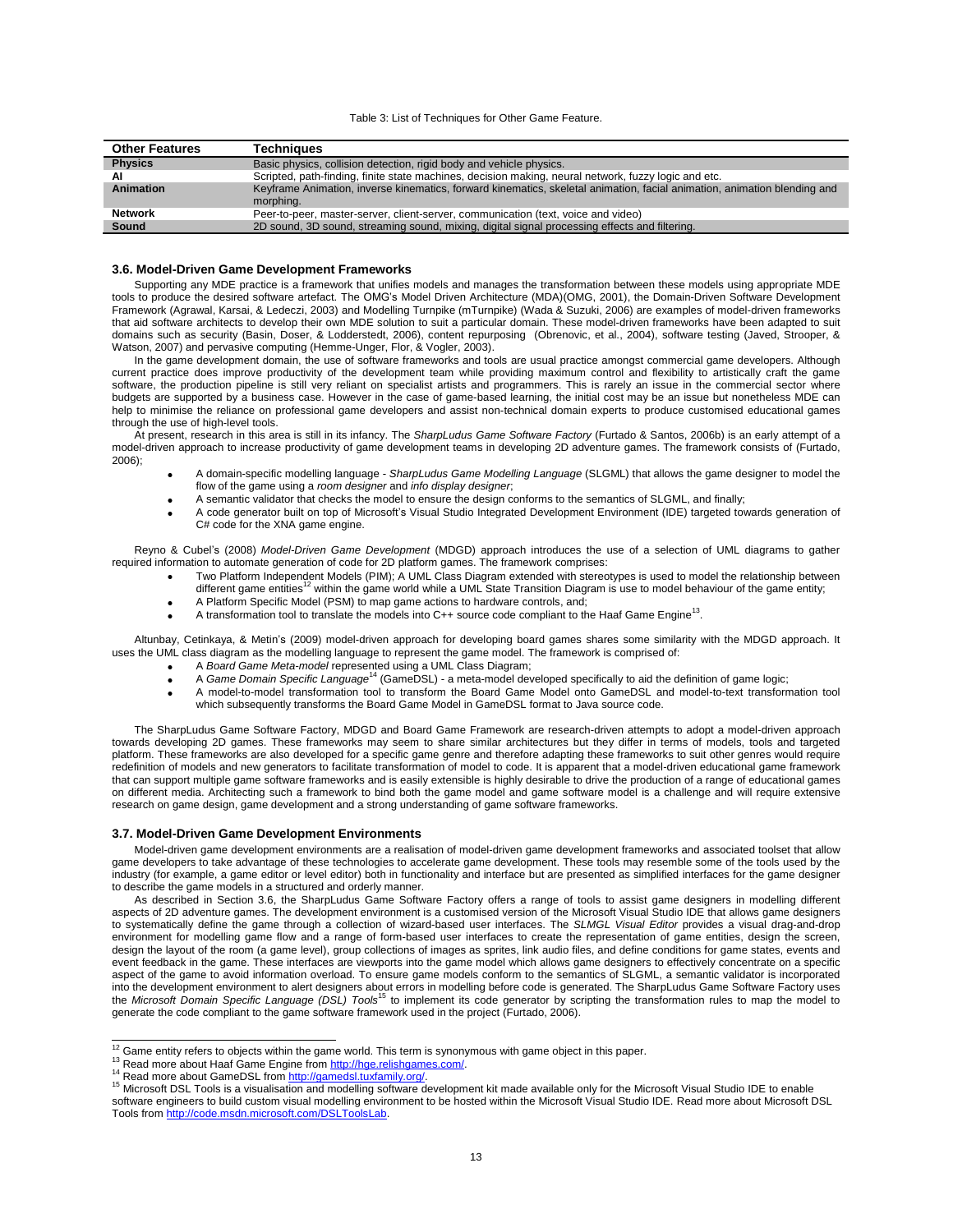The game development environment used by Reyno & Cubel (2008) is implemented using the *Eclipse Modelling Framework*<sup>16</sup> (EMF) which allows the user to model 2D platform games using UML diagrams. The modelling tool provides the standard UML notations to model structure in the form of a class diagram, behaviour of a game entity using a state diagram and control mapping using an activity-like diagram. Transformation from these<br>diagrams to code is implemented using MO*FScript<sup>17</sup>* to generate C++ code compa transformation that generates text or code from any MOF-based model such as UML.

Altunbay, Cetinkaya, & Metin (2009) use a similar approach as Reyno & Cubel in using a modelling environment built on EMF. A board game model is then translated to GameDSL using the *Atlas Transformation Language*<sup>18</sup> (ATL) model transformation tool and finally transformed into Java source code using *MOFScript*.

Amongst the reviewed model-driven game development environments, the SLGML modelling environment is a promising example of a game modelling environment. This is mainly due to the choice of DSML and interfaces used. The use of domain specific notations instead of the industry standard UML notations is a better choice as it makes games modelling more relevant to the users. Although UML provides more flexibility in modelling games software, it is rather technical and unguided. Only experienced users who have a good understanding of game software would be able to model a game correctly. It is also important to balance the use of visual notations and other forms of user interface for users to model a game. An appropriate interface can increase productivity and reduce the learning curve of using the development environment. Therefore it is crucial that model-driven educational games development environments use DSML notations suited for the domain and a collection of interfaces that encapsulate the technical aspects of game development from domain experts.

#### **3.8. Model-Driven Engineering Technologies**

Integrated environments can provide a complete solution where the practitioner can define a DSL and its transformation rules to generate the desired software artefacts and host the modelling component within the same environment, while a code framework provides the basis for development of MDE tools to support the MDD.

#### **3.8.1. Integrated Environments**

MetaCase MetaEdit+<sup>19</sup> is a commercial integrated environment for MDE. It provides a collection of tools to design a DSML by defining the concepts, constraints associated to the concepts, symbols representing the concepts and a generator to produce the desired software artefacts with *MetaEdit+ Workbench*. Modelling using the defined DSML is hosted within the MetaEdit+ environment. The *MetaEdit+ Model* extends the generic modelling environment to provide a range of different views allowing the development team to view and edit or manipulate the model as a diagram, matrix or table. In addition, it provides the necessary tools for management of the model and its contents and provides support for a multi-user environment.

*Microsoft DSL Tools* is another integrated environment for MDE made available as an extension to the *Microsoft Visual Studio IDE* (Cook, et al., 2007). It provides the necessary tools for defining a DSML, modeller and generator to generate textual artefacts from the model within the Visual Studio environment. In DSL Tools, a domain model is created using a UML-like modelling language and a DSML is then represented with graphical notations consisting of shapes and connectors. Relevant generators can be defined in *Extensible StyleSheet Language Transformation* (XSLT) and text artefacts are generated through the Microsoft XSLT engine or by through a parameterised text template generation approach.<br>Visual Paradigm's Smart Development Environment<sup>20</sup> (SDE) is another commercially developed pl

capabilities to model in UML, entity relationship diagram, data flow diagram and others, generate code for 15 different programming languages, team collaboration capabilities, round-trip engineering and can be integrated with well-known IDEs such as Visual Studio, NetBeans, Eclispe and intelliJ IDEA. The modelling environment is hosted within the supported IDE and code is instantly generated in the code editor view allowing both forward and reverse engineering.

Apart from commercially driven integrated environments for MDE, there are also non-commercial products available. GME, developed at the Institute for Software Integrated Systems (ISIS) at Vanderbilt University, provides a similar facility for defining a DSML and hosting modelling within the same environment (Ledeczi, et al., 2001). In GME, a domain model is modelled in UML and assigned with graphical representation while modelling rules are defined using *Object Constraint Language* (OCL). Models are then saved directly in XML format or translated using an external interpreter (generator) into other textual artefacts using *Microsoft Common Object Model* (COM) technology through extensions to the GME.<br>GEMS<sup>21</sup> is a meta-modelling tool developed by ISIS at Vanderbilt University that provides GME-

can be hosted within the Eclipse environment. It uses Eclipse modelling technologies such as EMF and *Graphical Modelling Framework* (GMF). Like GME, a DSML is created in GEMS using UML-like notations and later ported automatically to Eclipse as plug-in. Generators and transformation<br>engines can be created for the modelling environment created using Open Architectu *Transformation Language*<sup>24</sup> (ATL) to transform the model into desired textual artefacts.

The *NetBeans IDE*<sup>25</sup> also provides similar facilities for modelling using a *UML plug-in*<sup>26</sup> and code generation using a template engine such as FreeMarker<sup>27</sup>. The UML plug-in enables the modelling environment to model the SUS using a range of supported UML diagrams such as activity diagram, class diagram, sequence diagram, state diagram, and use case diagram as a Java platform model or PIM. The *FreeMarker* code templates associated with the diagrams can then be customised to generate the desired Java source code.

Among the reviewed integrated environments for MDE, MetaCase MetaEdit+ offers comprehensive and customisable modelling features, which can be integrated into many IDEs, and it offers a facility to create generators for any text artefacts. GME is also a standalone tool with a similar aim, but suffers from the lack of a built in generator. For Visual Studio users, Microsoft DSL Tools is an alternative to MetaEdit+ where a DSML can be created, hosted and generate code entirely within the Visual Studio environment. Similarly, GEMS provides a facility to create the modelling environment as an add-on to the Eclipse IDE with support to create generators for any text artefacts. Each of the reviewed integrated environments provides the facility to support the MDE process in one way or the other. The SDE allows users to model using UML diagrams, entity relationships diagram, BPMN, process map and others. It also provides great support for code generation and integration with well known IDEs. The NetBeans IDE with the UML plug*-*in is an open source alternative to SDE. Selection of the integrated environment will ultimately depend on the available budget to invest and choice of development tools. These MDE integrated environments can be used for development of a model-driven educational game development environment similar to those proposed in Section 3.7 and realisation of such a model-driven educational game development environment will require a model-driven framework that supports development of educational games similar to those described in Section 3.6.

<sup>17</sup> Read more about MOFScript fro[m http://www.eclipse.org/gmt/mofscript/.](http://www.eclipse.org/gmt/mofscript/) 

<sup>&</sup>lt;sup>16</sup> Read more about EMF from http://www.eclipse.org/modeling/emf/.

<sup>18</sup> Read more about ATL from http://www.eclipse.org/atl/.

<sup>&</sup>lt;sup>19</sup> Read more about MetaEdit+ from http://www.metacase.com/.

<sup>20</sup> Read more about SBE from http://www.visual-paradigm.com/product/sde/.

<sup>21</sup> Read more about GEMS fro[m http://www.eclipse.org/gmt/gems/.](http://www.eclipse.org/gmt/gems/) 

<sup>&</sup>lt;sup>22</sup> Read more about OAW from http://www.eclipse.org/workinggroups/oaw/

<sup>&</sup>lt;sup>23</sup> Read more about JET fro[m http://www.eclipse.org/modeling/m2t/?project=jet.](http://www.eclipse.org/modeling/m2t/?project=jet)

<sup>&</sup>lt;sup>24</sup> Read more about ATL fro[m http://www.eclipse.org/m2m/atl/.](http://www.eclipse.org/m2m/atl/)

<sup>&</sup>lt;sup>25</sup> Read more about NetBeans IDE from http://netbeans.org/

<sup>&</sup>lt;sup>26</sup> Read more about UML Plugin for NetBeans IDE fro[m http://netbeans.org/features/uml/.](http://netbeans.org/features/uml/)

<sup>27</sup> Read more about FreeMarker from http://freemarker.sourceforge.net/.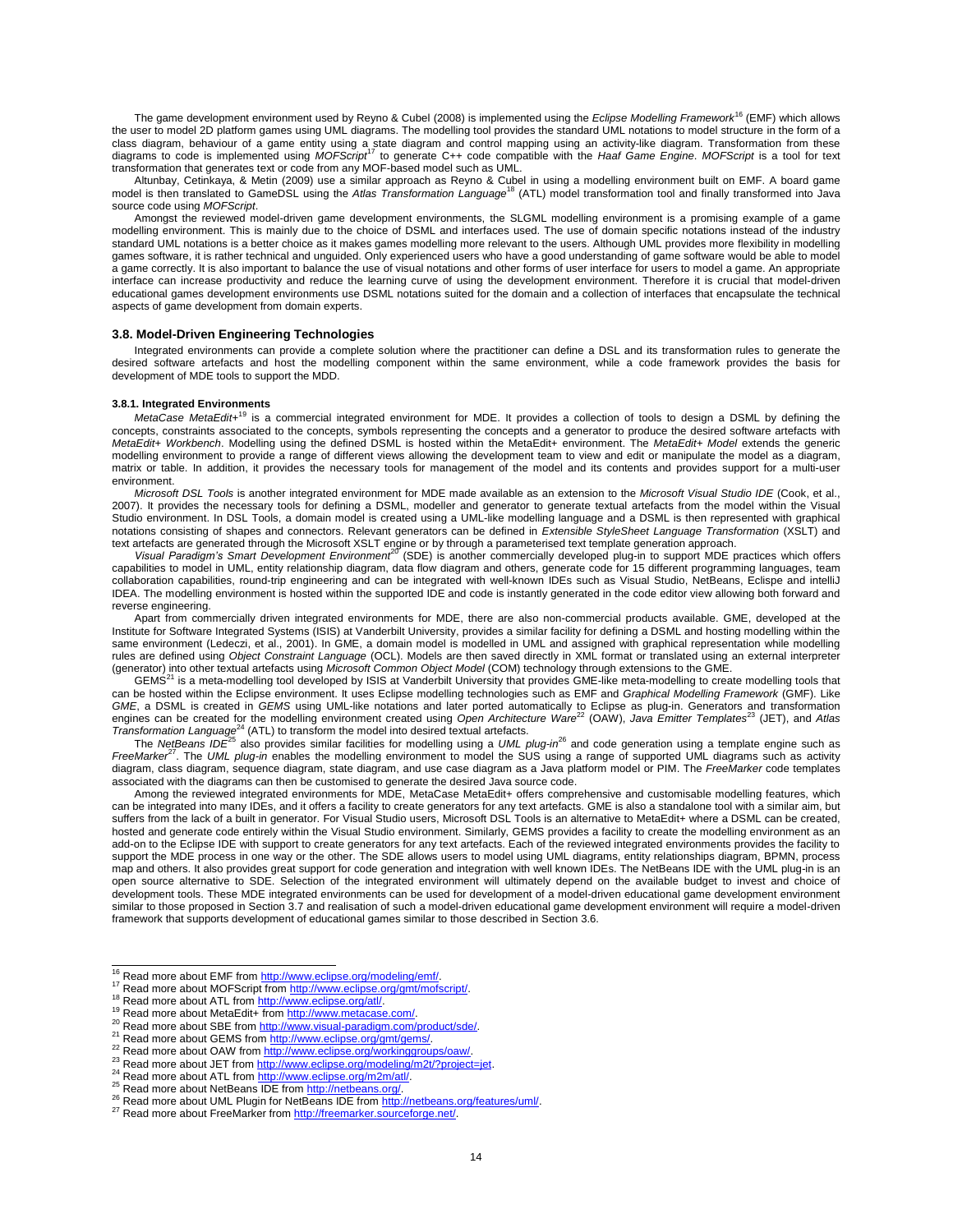#### **3.8.2. Code Frameworks**

Code frameworks for MDE can generally be divided into two categories; *diagramming* and *transformation*. IBM"s *ILOG Visualisation*<sup>28</sup> and the *Eclipse Graph Editing Framework<sup>29</sup>* (GEF) are examples of diagramming code frameworks that provide the software components such as 2D graphics, notation palette, environment layout support, viewer, connection anchoring, connection routing, connection decoration and cursor support which are necessary for creation of a diagramming environment. ILOG Visualisation is licensable as GUI components for the .NET, Java, C++ and Adobe Flex

platforms, whereas GEF is only available as a plug-in on the Java platform specifically for the Eclipse IDE.<br>The *Eclipse Modelling Framework* (EMF), *CodeWorker<sup>30</sup>* and ATL are examples of transformation code frameworks. to build a code generator in the Eclipse IDE. It accepts a model expressed in annotated Java, XML or *XML Metadata Interchange* (XMI) and transforms it into Java implementation classes or a formatted XML document. An alternative to EMF is CodeWorker which is freely available as a Java interface, .NET assembly and an Eclipse plug*-*in. For model-to-model transformation, the ATL can be used to transform a set of source models to a set of target

models. The ATL is offered as plug-in to the Eclipse IDE. The Eclipse *Graphical Modelling Framework*<sup>31</sup> (GMF) provides a full-featured modelling environment by integrating the diagramming features from GEF and the transformation features from EMF. This reduces the complication for developers who want to create a full-featured modelling environment in the Eclipse IDE. For non-Eclipse users, modelling environments can be built on the integration of ILOG Visualisation and CodeWorker. Building MDE tools based on these code frameworks described can be time consuming compared to the use of an integrated environment described in Section 3.8.1. However, it provides great flexibility for developers to create custom interfaces and target code generation to required platforms more accurately.

#### **3.9. Assistive User Interfaces**

The game modelling environments reviewed in Section 3.6 use a range of user interfaces to capture game requirements from users. Diagramming interfaces that use shapes (or images) and connectors, wizards, visual editors and text editors are standard approaches found in game modelling environments. Each of these approaches provides a different form of support to users in defining the game world as some require a visualisation environment and some do not. Selection of the right interface is crucial especially in the view of this research study as the primary users are domain experts who may not have much technical knowledge in games development.

Assistive user interfaces provide guidance to users in preparing a model. Software based "wizard" interfaces are a simple way to guide users through systematic information entry. However, they require a number of custom "wizard" interfaces to enable users to enter details of a model during modelling and do not provide a high-level view of the model. Diagramming interfaces and visual editors provide some form of guidance through visual cues and feedback from interactions. They do, however, require users to undergo some form of training or tutorial before they become proficient in using the tool. Among all user interfaces, the text editor provides the least guidance in entering formal information as it requires statements to be entered that conform to the syntax of some formal language. Although modern text editors include syntax colouring, code tooltips, error highlighting and many other advanced facilities built-in, users are still prone to committing errors syntactically.

Alice (Kelleher, et al., 2002) and Scratch (Maloney, et al., 2004) are examples of applications that use assistive user interfaces developed to address the needs of non-technical users. Alice is an educational software development tool that motivates and aids students in learning computer programming within a 3D environment. Understanding the frustration of students learning programming, Alice 2.2 and Alice Storytelling are based on a drag and drop interface that addresses the major problem of many learners i.e. syntax errors (Kelleher, et al., 2002). Commands, programming constructs, 3D objects, object properties, and behaviour are represented as tiles with different colours which users can drag into the animation and behaviour areas with a menu that displays the available options for selection of parameters to complete a statement that represents the animation or behaviour of an object in a 3D world (see Figure 16).



Figure 17: Screenshot of Alice 2.2 User Interface

<sup>&</sup>lt;sup>28</sup> Read more about IBM ILOG Visualisation from http://www-01.ibm.com/software/websphere/products/visualization/.

<sup>&</sup>lt;sup>29</sup> Read more about GEF from http://www.eclipse.org/gef/.

<sup>&</sup>lt;sup>30</sup> Read more about CodeWorker from http://codeworker.free.fr/.

<sup>31</sup> Read more about GMF fro[m http://www.eclipse.org/modeling/gmf/.](http://www.eclipse.org/modeling/gmf/)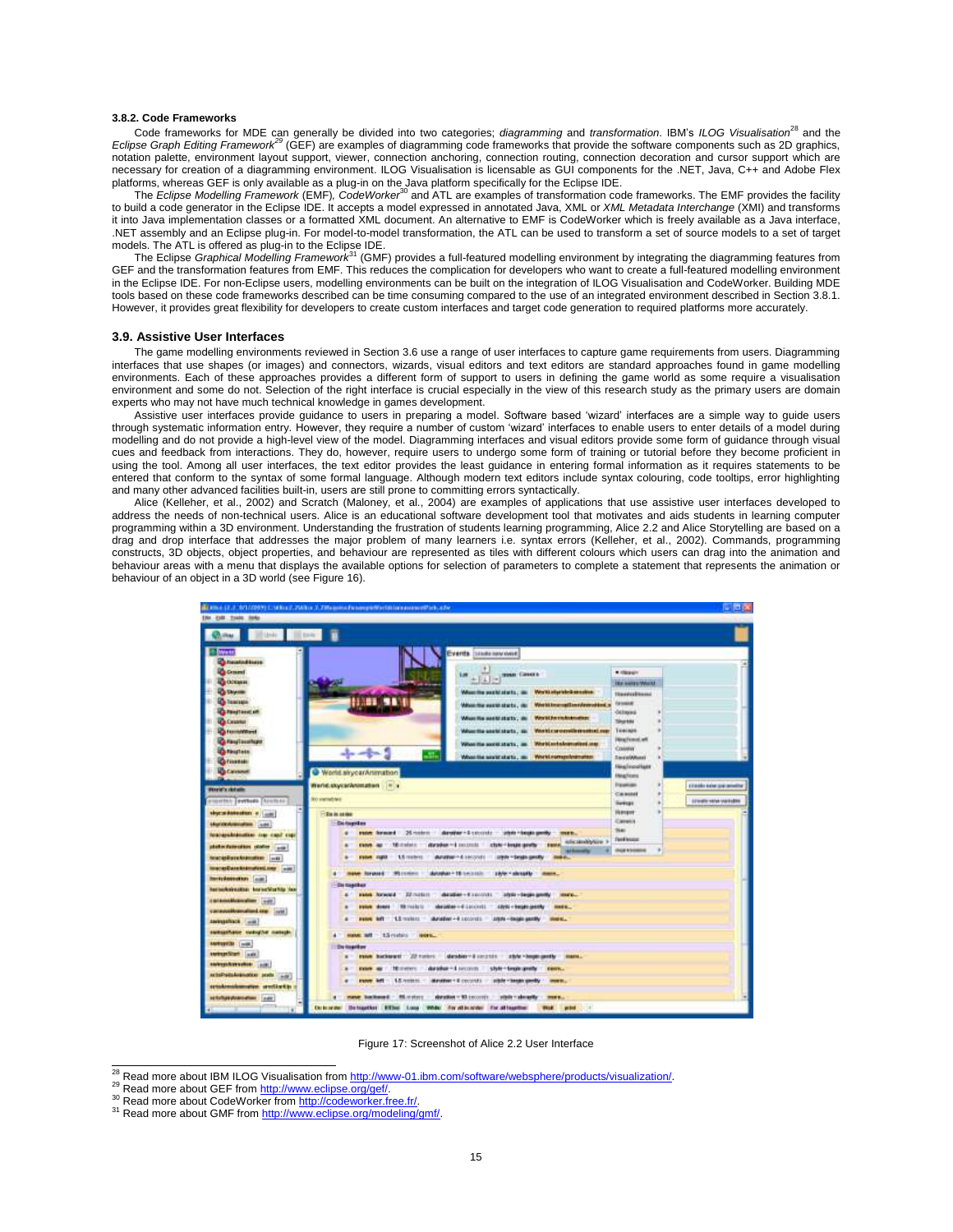Scratch is another initiative similar to Alice developed by the MIT Media Lab to assist children learning programming concepts (Maloney, et al., 2004). It provides a rich media authoring environment with much simpler interfaces and uses a graphical programming language to enable learners to script multimedia objects and interactivity. Programming constructs are grouped into motions, controls, looks, sensing, sound, operators, pen and variables using puzzle-style coloured block as notations. Within each construct, values can be inserted via the textboxes or list boxes available as shown in Figure 17. Blocks are fitted together based on the compatibility of the command and data shapes to eliminate syntax error, thus lowering the barrier of learning programming for beginners.



Figure 18: Screenshot of Scratch User Interface

Both the reviewed user interfaces are examples of block-styled drag-and-drop interfaces with clever use of input type to simplify interactions. The constraints introduced in these user interfaces eliminate unnecessary errors and also guide users in completing formal text-entry. In general, such user interfaces can lower the learning curve when using technical tools and should be adapted into model-driven educational game development environments to aid non-technical domain experts in production of educational games.

# **4. Conclusions**

Changes in learner"s behaviour are inevitable and many believe that game-based learning is one of the solutions to encourage learners to engage more in the learning process. In addition to the motivating factor of reintroducing play into learning, game-based learning offers an opportunity to embed a wide range of learning approaches. With the current generation of "digital natives" being exposed to interactive entertainment during childhood years and being brought up in the digital era, we believe that game-based learning will become a preferred method of learning for many of this generation in the future (Tang & Hanneghan, 2010). These beliefs are supported by JISC"s "Guide to effective learning design" which states that learning should be congruent to lifestyle for effective learning to take place (JISC, 2004). Indeed there are a growing number of domain experts intending to take advantage of game-based learning and a growing demand for high-level tools which can help them create their own educational games. In this article, we have described how MDE can be used a platform for one such technological solution to the dilemma and outlined the benefits and challenges associated in creating a model-driven educational development environment. Our survey provides insights on developments in this field which plays an important role collectively on the creation of a model driven game development environment. We identified these approaches and solutions, and reviewed them from MDE perspectives. Although most of the current approaches and solutions are related to model driven game development, using these approaches and solutions will require clever modification before they can be deemed suitable to be integrated in a model driven game development framework. Nevertheless, it provides a reference for framework developers to begin with, extend or adapt. Although current efforts in model-driven game development mainly focus on mainstream audiences (i.e. industry and hobbyist), there is a growing awareness of the adoption of MDE specifically for production of educational games and serious games. Developing a model-driven educational games development environment for use by domain experts requires a different treatment compared to present approaches. Pedagogic practices for educational games design (as previously suggested in our earlier work (Tang & Hanneghan, 2010)) should be embedded within the modelling environment to ensure any computer games produced are pedagogically sound. We are currently developing our own game definition model as well as a game software model for use in our own model-driven educational games development framework. Furthering our research efforts we intend to prototype a model-driven educational game development environment using our framework as a proof of concept. At a later stage of the research we aim to provide case studies on the use of the new tool and findings from the evaluation will be used to further improve this tool.

#### **References**

Adams, E. (2004). Designer's Notebook: Designing with Gameplay Modes and Flowboards Retrieved 31 October, 2009, from [http://www.gamasutra.com/view/feature/2101/designers\\_notebook\\_designing\\_.php](http://www.gamasutra.com/view/feature/2101/designers_notebook_designing_.php)

Adams, E., & Rollings, A. (2006). *Fundamental of Game Design*. US: Prentice Hall.

Agrawal, A., Karsai, G., & Ledeczi, A. (2003). *An end-to-end domain-driven software development framework*. Paper presented at the Companion of the 18th annual ACM SIGPLAN conference on Object-oriented programming, systems, languages, and applications.

Aguilera, M. d., & Mendiz, A. (2003). Video games and education: (education in the face of a "parallel school"). *Computers in Entertainment (CIE), 1,* 10-10.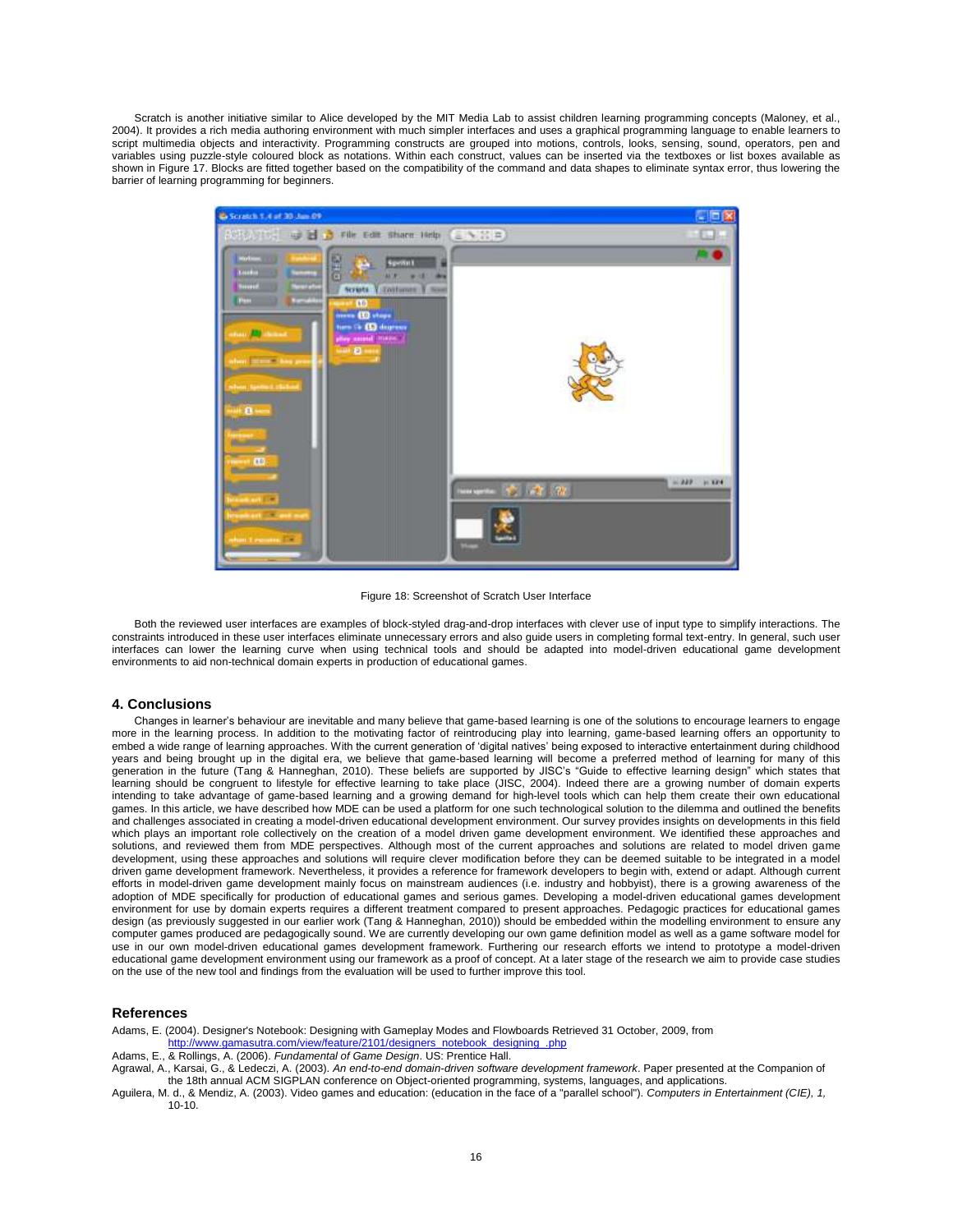- Altunbay, D., Cetinkaya, E., & Metin, M. G. (2009, 20th May). *Model Driven Development of Board Games* Paper presented at the First Turkish Symposium on Model-Driven Software Development (TMODELS), Bilkent University, Ankara Turkey.
- Ang, C. S., & Rao, G. S. V. R. K. (2004). Designing Interactivity in Computer Games a UML Approach. *International Journal of Intelligent Games and Simulation, 3*(2), 62-69.
- Basin, D., Doser, J., & Lodderstedt, T. (2006). Model driven security: From UML models to access control infrastructures. *ACM Trans. Softw. Eng. Methodol., 15*(1), 39-91.
- Bates, B. (2004). *Game Design* (2 ed.). Boston, MA: Thomson Course Technology PTR.
- BECTa (2006). Computer Games in Education: Findings Report Retrieved 19 February, 2008, from .<br>tp://partners.becta.org.uk/index.php?section=rh&rid=1359
- Bethke, E. (2003). *Game Development and Production*. Plano, Texas: Wordware Publishing.
- Bézivin, J. (2004). In Search of a Basic Principle for Model Driven Engineering. *UPGRADE, V*(2), 21-24.
- Bézivin, J., & Gerbé, O. (2001). *Towards a Precise Definition of the OMG/MDA Framework*. Paper presented at the 16th IEEE international conference on Automated software engineering.
- Björk, S., & Holopainen, J. (2004). *Patterns in Game Design*: Charles River Media.
- Björk, S., Lundgren, S., & Holopainen, J. (2003, 4 6 November). *Game Design Patterns.* Paper presented at the Level Up, University of Utrecht, The Nethelands.
- Ceri, S., Daniel, F., Facca, F. M., & Matera, M. (2007). Model-driven Engineering of Active Context-awareness. *World Wide Web, 10*(4), 387-413. Checkland, P., & Scholes, J. (1990). *Soft Systems Methodology in Action*. West Sussex, England: John Wiley & Son.
- Cook, S., Jones, G., Kent, S., & Wills, A. C. (2007). *Domain-Specific Development with Visual Studio DSL Tools*. Crawfordsville, Indiana: Addison Wesley.
- Crawford, C. (1982). *The Art of Computer Game Game Design*.
- El-Rhalibi, A., Hanneghan, M., Tang, S., & England, D. (2005). *Extending Soft Models to Game Design: Flow, Challenges and Conflicts*. Paper presented at the DiGRA 2005 - the Digital Games Research Association"s 2nd International Conference.
- FAS (2006). Harnessing the power of video games for learning, Summit on Educational Games 2006, from<br>http://fas.org/games.ummit/Resources/Summit%20on%20Educational%20Games.odf
- <http://fas.org/gamesummit/Resources/Summit%20on%20Educational%20Games.pdf> Favre, J.-M., & Nguyen, T. (2005). Towards a Megamodel to Model Software Evolution Through Transformations. *Electronic Notes in Theoretical Computer Science, 127*(3), 59-74.
- Fondement, F., & Silaghi, R. (2004). *Defining Model Driven Engineering Processes*. Paper presented at the 3rd Workshop in Software Model Engineering (WiSME2004).
- France, R., & Rumpe, B. (2007). *Model-driven Development of Complex Software: A Research Roadmap*. Paper presented at the 29th International Conference of Software Engineering: Future of Software Engineering.
- Fullerton, T. (2008). *Game Design Workshop, Second Edition: A Playcentric Approach to Creating Innovative Games* (2 ed.). Burlington, MA: Morgan Kaufmann.
- Furtado, A. W. B. (2006). *SharpLudus: Improving Game Development Experience Through Software Factories And Domain-Specific Languages.* Federal University of Pernambuco, Pernambuco, Brazil.
- Furtado, A. W. B., & Santos, A. L. M. (2006a). *Defining and Using Ontologies as Input for Game Software Factories*. Paper presented at the 5th Brazilian Symposium on Computer Games and Digital Entertainment.
- Furtado, A. W. B., & Santos, A. L. M. (2006b). *Using Domain-Specific Modeling towards Computer Games Development Industrialization*. Paper presented at the 6th OOPSLA Workshop on Domain-Specific Modeling (DSM"06).
- Futurelab, N. (2006). Close to 60% of UK Teachers Want Computer Games in the Classroom Retrieved 30 June, 2008, from w.futurelab.org.uk/about\_us/Press\_Release184
- Gal, V., Prado, C. L., Natkin, S., & Vega., L. (2002). *Writing for video games*. Paper presented at the VRIC 2002.
- Grønmo, R., Skogan, D., Solheim, I., & Oldevik, J. (2004). *Model-driven Web Services Development*. Paper presented at the 2004 IEEE International Conference on e-Technology, e-Commerce and e-Service (EEE'04).
- Harel, D., & Kugler, H. (2001). The Rhapsody Semantics of Statecharts (or, On the Executable Core of the UML). *Lecture Notes in Computer Science, Integration of Software Specification Techniques for Application in Engineering*(3147), 325 - 354.
- Hemme-Unger, K., Flor, T., & Vogler, G. (2003). *Model driven architecture development approach for pervasive computing*. Paper presented at the Companion of the 18th annual ACM SIGPLAN conference on Object-oriented programming, systems, languages, and applications.
- Heskett, J. (2005). *Design: A Very Short Introduction*. New York: Oxford University Press.
- Hildenbrand, T., & Korthaus, A. (2004). *A Model-Driven Approach to Business Software Engineering*. Paper presented at the 8th World Multi-Conference on Systemics, Cybernetics and Informatics (SCI 2004).
- Hill, J. H., Tambe, S., & Gokhale, A. (2007). *Model-driven Engineering for Development-time QoS Validation of Component-based Software Systems*. Paper presented at the 14th Annual IEEE International Conference and Workshops on the Engineering of Computer-Based Systems (ECBS'07).
- Hunicke, R., LeBlanc, M., & Zubek, R. (2004). *MDA: A Formal Approach to Game Design and Game Research.* Paper presented at the Challenges in Game AI Workshop, AAAI04.
- Järvinen, A. (2007, 24 28 September). *Introducing Applied Ludology: Hands-on Methods for Game Studies.* Paper presented at the Digra 2007 Situated Play: International Conference of the Digital Games Research Association, Tokyo, Japan.
- Javed, A. Z., Strooper, P. A., & Watson, G. N. (2007). *Automated Generation of Test Cases Using Model-Driven Architecture*. Paper presented at the Proceedings of the Second International Workshop on Automation of Software Test.
- Jenkins, H., Klopfer, E., Squire, K., & Tan, P. (2003, October 2003). Entering The Education Arcade. *Computers in Entertainment (CIE), 1,* 17-17. JISC (2004). *Effective Practice with e-Learning - A good practice guide in designing for learning*.
- Kelleher, C., Cosgrove, D., Culyba, D., Forlines, C., Pratt, J., & Pausch, R. (2002). *Alice2: Programming without Syntax Errors* Paper presented at the User Interface Software and Technology.
- Kelly, H., Howell, K., Glinert, E., Holding, L., Swain, C., Burrowbridge, A., et al. (2007). How to build serious games. *Communications of the ACM, 50*(7), 44-49.
- Kelly, S., & Tolvanen, J.-P. (2008). *Domain-Specific Modeling: Enabling Full Code Generation*. Hoboken, New Jersey: Wiley-IEEE Computer Society Press.
- Kienzle, J., Denault, A., & Vangheluwe, H. (2007). Model-Based Design of Computer-Controlled Game Character Behavior In G. Engels, B. Opdyke, D. C. Schmidt & F. Weil (Eds.), *Lecture Notes in Computer Science* (Vol. 4735/2007, pp. 650-665): Springer Berlin / Heidelberg.
- Kleppe, A. G., Warmer, J. B., & Bast, W. (2003). *MDA Explained: The Model Driven Architecture : Practice and Promise*: Addison-Wesley. Ledeczi, A., Maroti, M., Bakay, A., Karsa, G., Garrett, J., Thomason, C., et al. (2001). *The Generic Modeling Environment.* Paper presented at the
- Workshop on Intelligent Signal Processing, Budapest, Hungary.
- Lodderstedt, T., Basin, D., & Doser, J. (2002). *SecureUML: A UML-Based Modeling Language for Model-Driven Security*. Paper presented at the Model Engineering, Concepts, and Tools 5th International Conference.
- Maloney, J., Burd, L., Kafai, Y., Rusk, N., Silverman, B., & Resnick, M. (2004). *Scratch: A Sneak Preview*. Paper presented at the Proceedings of the Second International Conference on Creating, Connecting and Collaborating through Computing.
- Natkin, S., Vega, L., & Grünvogel, S. M. (2004). *A New Methodology for Spatiotemporal Game Design*. Paper presented at the International Conference on Computer Games: Artificial Intelligence, Design and Education (CGAIDE 2004).